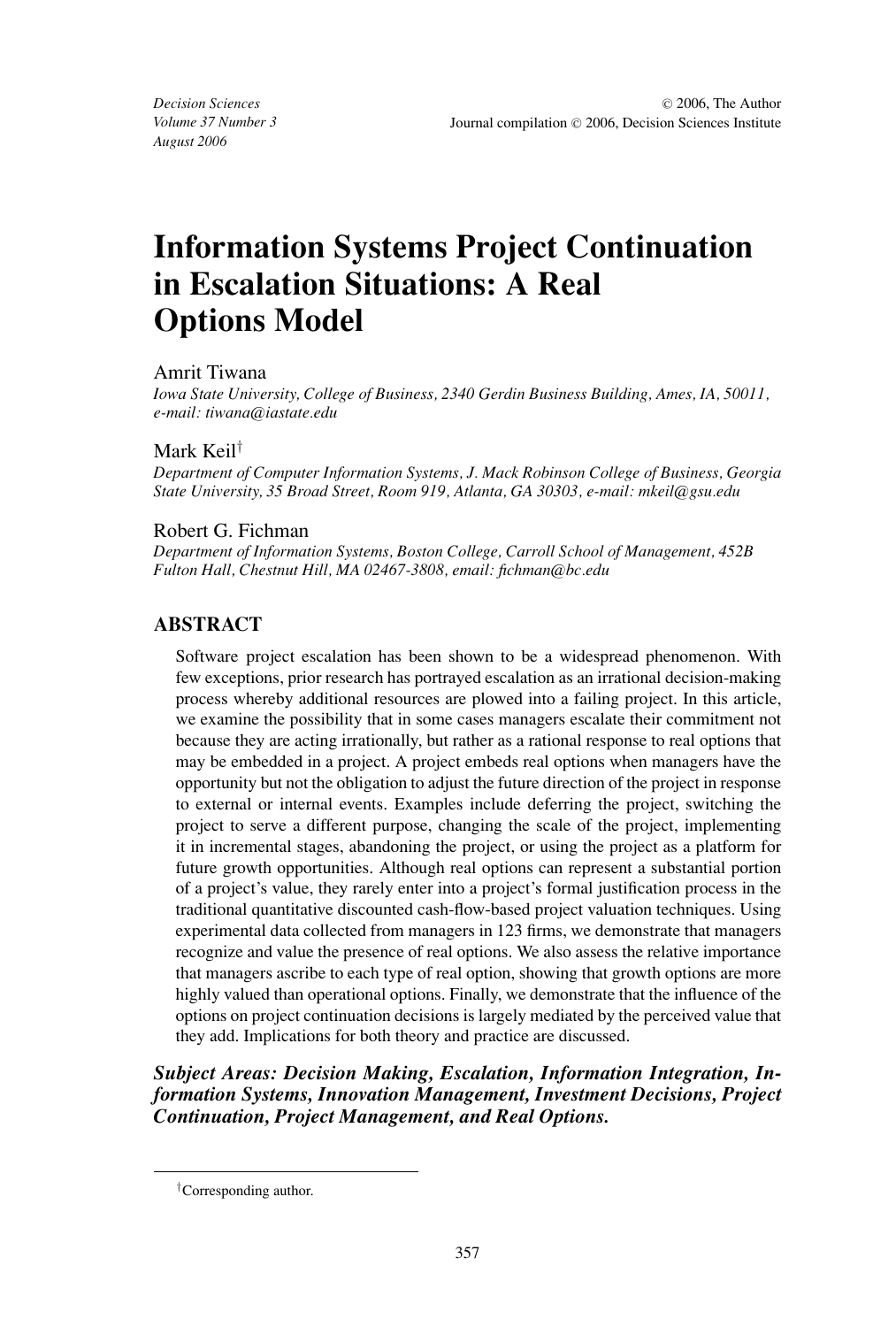# **INTRODUCTION**

An escalation situation exists when there is "decision making in the face of negative feedback about prior resource allocations, uncertainty surrounding the likelihood of goal attainment, and choice about whether to continue" (Brockner, 1992, p. 122). The bulk of prior work on escalation has sought to understand apparently irrational instances of escalation where actors persist in courses of action that they could (or should) have known were destined to fail (Staw, Sandelands, & Dutton, 1981; Brockner, 1992). The main goal has been to isolate nonrational factors (i.e., those leaving the project payoff structure unaffected) that reinforce escalation tendencies. For example, managers are more likely to escalate when they have a greater need for self-justification, when sunk costs are higher, and when they hold asymmetric information about project status (Keil, 1995).

Despite the primary focus on nonrational factors, escalation researchers have acknowledged the possibility of other *rational* factors that promote escalation in the presence of negative feedback. An early literature review by Staw (1981) included two rational factors—probability of future outcomes and value of future outcomes—as determinants of continuation tendencies. Bowen (1987) argued that instances of escalation often involve equivocal information about project status and future prospects and that in such cases the common understanding of escalation as an irrational process of throwing good money after bad would not necessarily hold. In fact, there can be numerous subtleties not readily apparent to external observers that could promote project continuation in spite of negative feedback about project status. In the context of information technology (IT) investment projects, Keil and Flatto (1999) suggested that one of these subtleties is the presence of real options in a given project. In particular, they argued that, in instances that appear to be unwarranted (i.e., irrational), escalation may actually be warranted (i.e., rational) escalation were the value of real options taken into account. In this research, we examine whether real options actually do increase the propensity to engage in what we call *warranted continuation* in escalation situation, that is, a normatively rational continuation of a troubled IT project that has continued uncertainty about goal attainment.

Opportunities to embed real options are pervasive in IT projects (Benaroch, 2002). A project embeds real options when managers have the opportunity (but not the obligation) to adjust the future direction of the project in response to external or internal events. These adjustments can take the form of deferring the project, switching the project to serve a different purpose, changing the scale of the project, implementing it in stages, abandoning the project, or using the project as a platform for future growth opportunities. Yet, real options, which can represent a substantial portion of a project's value (Taudes, Feurstein, & Mild, 2000), rarely enter into a project's formal justification process in practice. Instead, quantitative project valuations are typically based on traditional discounted cash flow techniques such as net present value (NPV) that ignore option value (Busby & Pitts, 1997). Naturally, formal post-mortems are likely to focus on how actual experience comported with expectations on this same NPV basis.

Even though real options are rarely considered explicitly, some studies beyond the IT context indicate that operational managers often implicitly recognize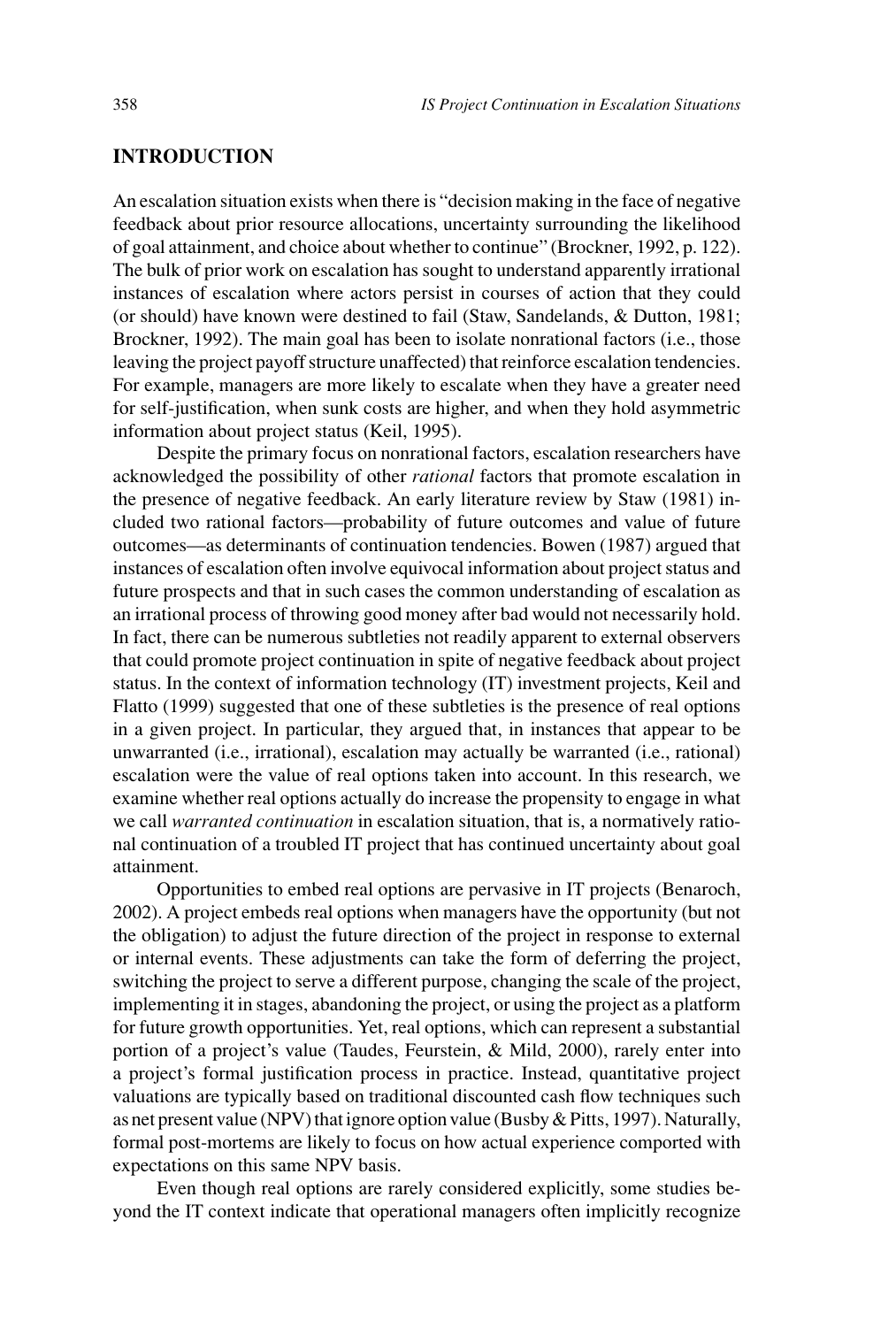the value of real options (Busby & Pitts, 1997; Kogut & Kulatilaka, 2004). Therefore, there may be instances in which projects that appear to external reviewers employing an NPV logic to have undergone an irrational escalation actually underwent a warranted continuation owing to implicit recognition by operational managers of real options external to the original justification decision. However, this would only be a pervasive phenomenon if it were true that operational IT managers were likely to place a significant value on real options and were more prone to continue troubled projects when they do.

In this research, we investigate the effects of real options on IT project continuation in escalation situations. Our approach is to use a conjoint study to examine how the presence of one or more different option types affect managers' perceptions of project value and their expressed likelihood of continuing investment in troubled projects. In particular, we study escalation scenarios where there is negative feedback and considerable uncertainty about goal attainment and where managers should be indifferent toward continuation from a traditional NPV perspective (i.e., the NPV is set at zero). Making the base-case indifference toward continuing allows us to better isolate the effects of having one or more real options present.

The key question for us is not whether IT managers might place some positive value on real options. Prior research outside IT (Busby & Pitts, 1997) suggests that they often do, and we see no obvious reason why either the IT project context or the escalation context per se would prevent managers from recognizing option value. Rather, we see the key research issues as being: (i) how *strongly* option value translates into an increased propensity to continue a troubled project and (ii) what *differences* exist in how different types of real options (i.e., to switch use, change scale, stage investments, abandon, or strategically grow a project) are valued in escalation situations. The first issue gives an indication of how pervasive the phenomenon of warranted continuation due to recognition of options might be in practice. The second issue can provide some initial insights into possible biases in how options are valued.

Our results show that the presence of real options does lead to a tendency toward continuing projects (i.e., *warranted* continuation), and this tendency increases with the number of real options that are present. Second, our results show that in escalation situations managers place a much higher value on options that spawn new investment opportunities (strategic options), as compared with options that allow them to reconfigure such elements as the timing, scale, and scope of an investment (operating options). Some options, such as the option to abandon, are given very little comparative value.

Negative feedback about project progress and uncertainty about goal attainment are very common occurrences on IT projects (Wallace, Keil, & Rai, 2004). Decisions about whether to continue or to terminate these troubled IT projects are among the most difficult that IT managers face. To come to a full understanding of these escalation situations and to advise managers appropriately, researchers must endeavor to sort out the rational forces from the nonrational. This study complements the large body of previous work examining nonrational factors that promote unwarranted escalation by considering a pervasive but subtle rational factor—the presence of real options—that could lead to warranted continuation.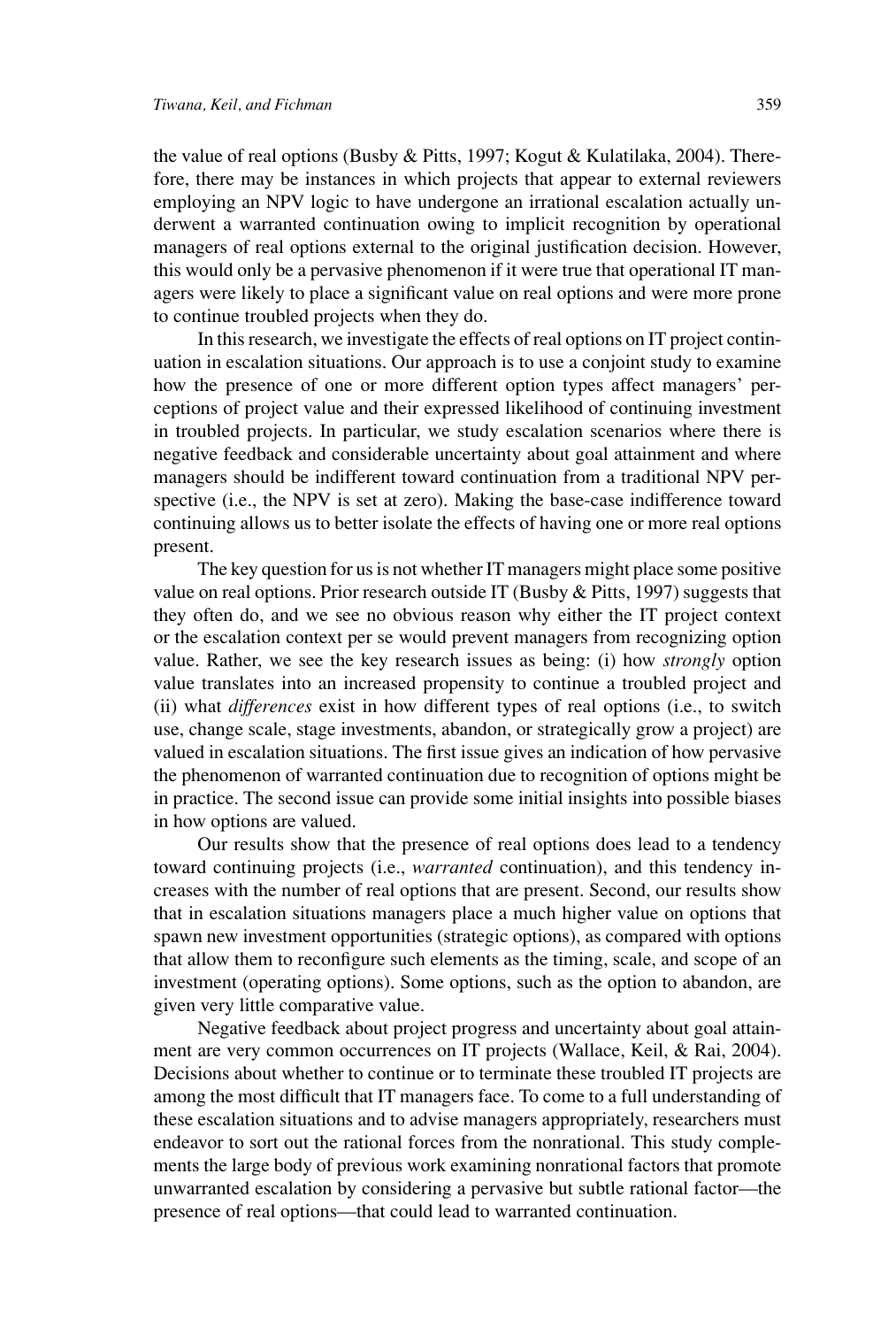The remainder of the article proceeds as follows. In the next few sections, we review the relevant literature on escalation, describe real options analysis (ROA), and use real options theory to develop our hypotheses. Then we describe the methodology and data collection and present our analyses and results. Finally, we discuss the theoretical and normative implications of these results, identify directions for future research, and conclude with a summary of the study's key contributions.

# **ESCALATION AND REAL OPTIONS**

#### **Escalation of Commitment**

The concept of escalating commitment refers to the human tendency to adhere to a course of action even in the face of negative information concerning the viability of that course of action (reviews of the escalation literature can be found in Staw & Ross, 1987a; Brockner, 1992). Much of the prior literature characterizes escalation as a phenomenon that arises from flawed decision-making processes. The prevailing view is that these flawed—often irrational—decision-making processes lead to flawed decisions and dysfunctional organizational outcomes. As Brockner et al. (1986, p. 122) observe: "The tendency for decision makers to continue allocating resources to an ineffective course of action can be extremely maladaptive, both for individuals and organizations." A similar perspective is expressed by Staw and Ross (1987a), who tend to view escalation as a dysfunctional response.

In fact, all three dominant theoretical perspectives that have been invoked to explain the phenomenon—self-justification theory, prospect theory, and agency theory—paint escalation behavior as irrational. *Self-justification theory* describes escalation as an attempt by individuals to rationalize their previous behavior against a perceived error in judgment (Staw & Fox, 1977). *Prospect theory* describes escalation behavior as decision makers acting contrary to the invariance criterion of rational choice (Kahneman & Tversky, 1984). Similarly, *agency theory* views escalation behavior as the agent pursuing a course of action that is irrational from the principal's perspective (Harrison & Harrell, 1993). Normative prescriptions in the literature suggest that an escalated project should be terminated because it is irrational to throw good money after bad (Boehm, 1981; Staw & Ross, 1987b).

In a critique of the escalation literature, Bowen (1987) questions whether previous studies provide sufficient evidence to conclude that the decision-making processes that underlie escalation behavior are flawed. He contends that escalation behavior results from decision dilemmas arising from equivocal information concerning a particular course of action. According to Bowen (1987, p. 62), "there are times when decisions to recommit resources are clearly reasonable, times when they are clearly irrational, and times when one simply cannot prejudge the future effectiveness of continuing or discontinuing any particular course of action."

In an extension consistent with Bowen (1987), Keil and Flatto (1999) posited that there are two different types of escalation: warranted and unwarranted. *Warranted escalation* (what we call *warranted continuation*) refers to situations in which the decision to continue a project is reasonable because, even though negative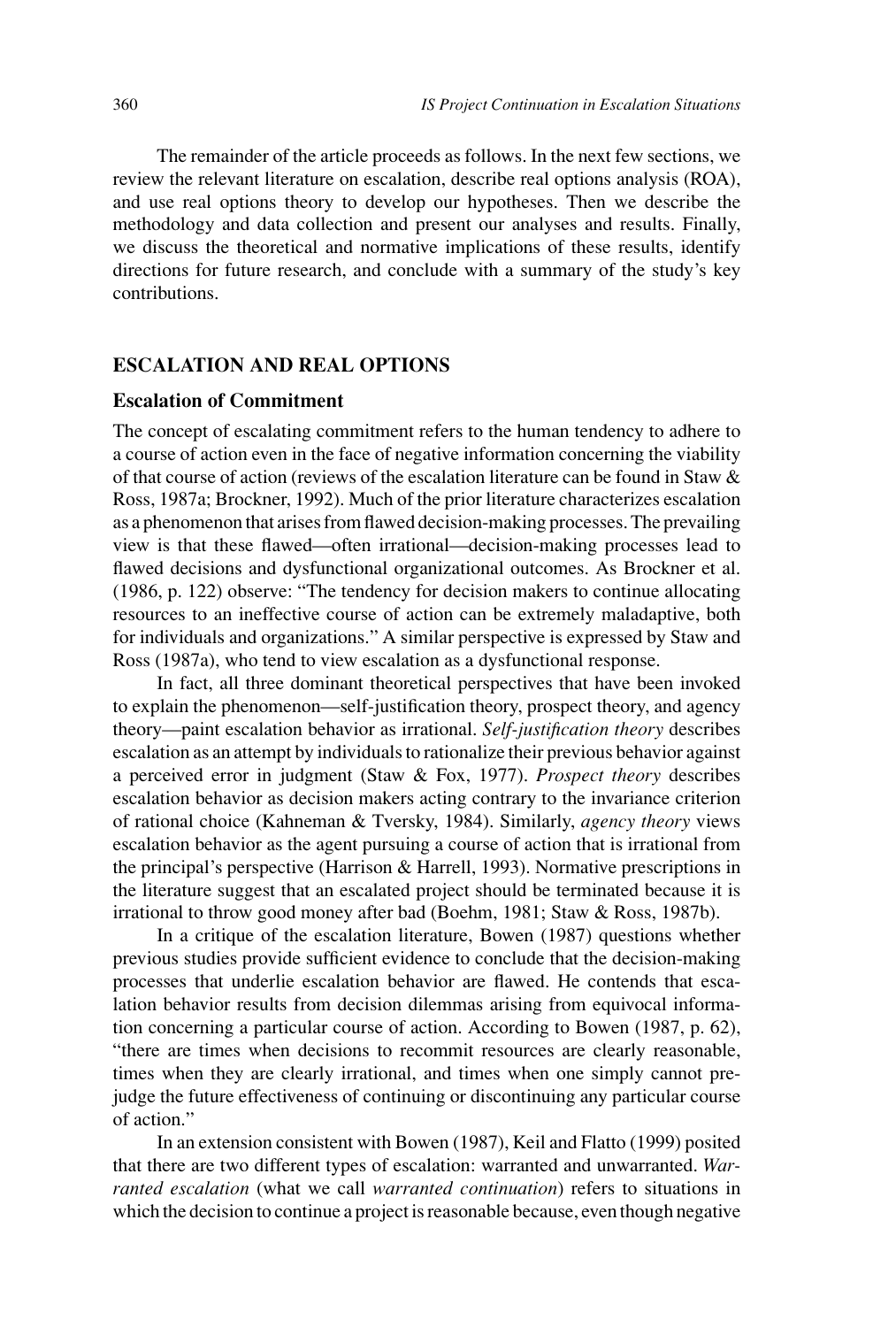events have transpired since the project was initiated, the expected future benefits of continuing outweigh the costs. (We adopt the label *warranted continuation* rather than Keil and Flatto's label *warranted escalation* in deference to the widespread connotation of escalation as being *necessarily* irrational, even though this assumption is not actually made among escalation researchers.)

Conversely, *unwarranted escalation* refers to situations in which the decision to continue a project can be seen as irrational because expected benefits have been sufficiently lowered, or remaining costs have sufficiently increased, such that the project is no longer economically justified. Using real options theory, Keil and Flatto (1999) presented a conceptual argument that many cases that would be labeled as escalation and assumed to be irrational under the traditional NPV rule actually represent warranted continuation if one considers the value of real options. In other words, on projects where real options are present but which are justified according to an NPV logic, there will effectively be slack in the true valuation of the project that can serve to buffer the effects of negative events that may have transpired since project initiation. Should these options still exist despite the negative events, then continuation could be considered rational even if it would be irrational to continue from the original NPV perspective. This raises the question of whether managers do, at least implicitly, place a value on options when making escalation decisions.

#### **Real Options and Software Project Value**

The economic rationale for continuing to invest in a technology-development project is typically determined based on cost/benefit analysis to establish whether the net benefits of the project exceed its cost. Such assessments have traditionally relied on discounted cash-flow techniques such as the project's NPV and cost/benefit analyses (Bharadwaj, Bharadwaj, & Konsynski, 1999; Sullivan, Chalasani, Jha, & Sazawal, 1999). NPV computations use the estimated cash flows discounted to their present value at a discount rate that reflects the market price of the risk involved in continuing the project (Bowman & Moskowitz, 2001). When the cost of bringing a project to completion exceeds the benefits a firm expects from incurring that remaining cost, a project is said to have escalated. However, if NPV underestimates the true value of a project, it may be economically rational to continue the project.

Because NPV estimates do not consider the value of the opportunity for managers to intervene across the project's trajectory, they represent the lower bound of an ongoing project's actual value to the firm (Taudes, Feurstein, & Mild, 2000). The traditional NPV assessment may lead to systematic undervaluation and a corresponding bias against continuing software projects because it ignores the value of managerial flexibility to divert the project's course based on new information. Software development projects are often subject to considerable uncertainty, due to the difficulty of accurately estimating future development time and costs, business needs that may drift over the course of development, and the difficulty of ensuring that the system's functionality maps to evolving project requirements (Ropponen & Lyytinen, 2000). However, as new information emerges over the course of development, managers can actively intervene and redirect the project.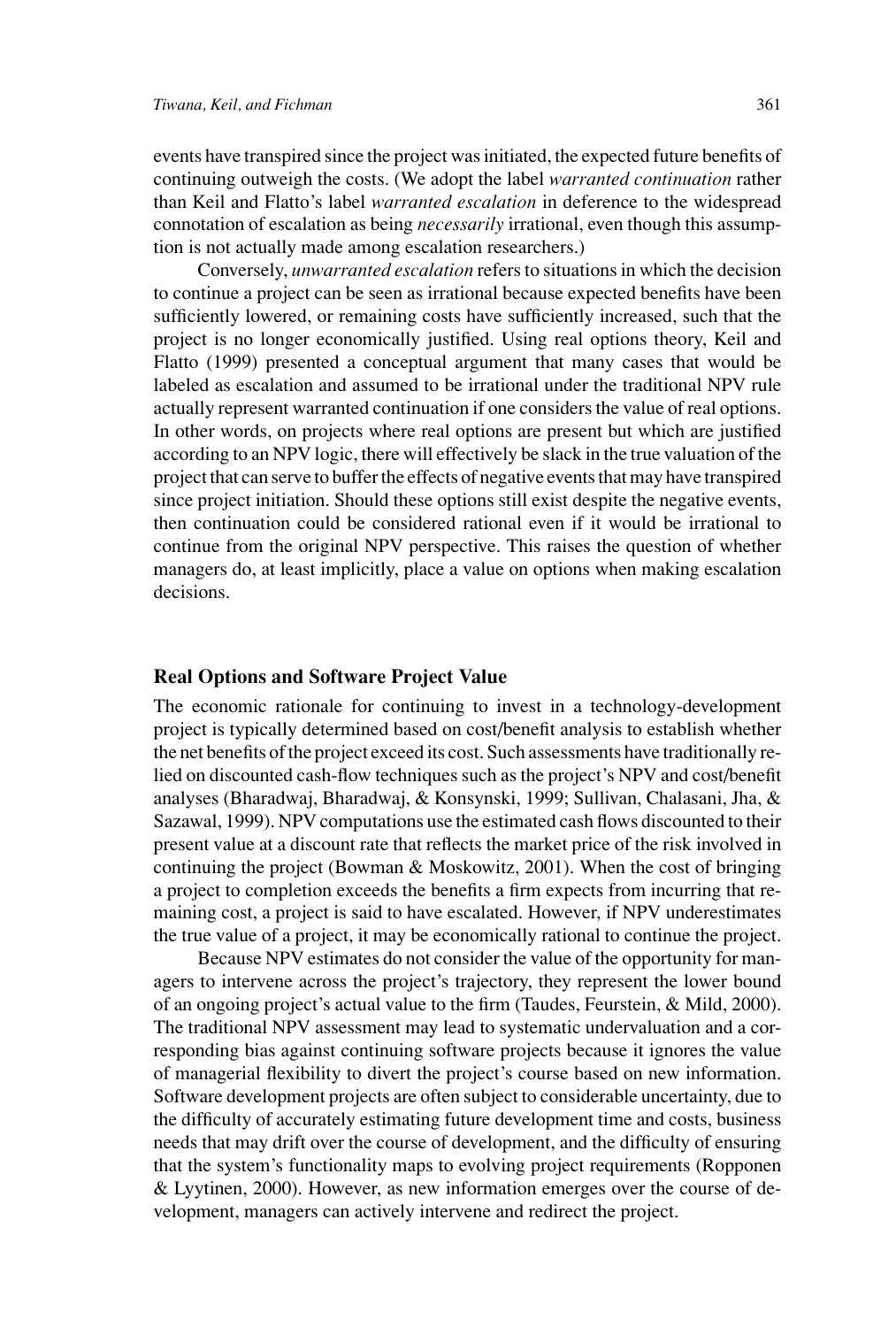The limitations of NPV approaches have motivated IT scholars to find newer valuation methods that appropriately value managerial flexibility. In particular, IT scholars have begun to advocate applying a real options framework for assessing the value of information systems (IS) investments (Taudes, 1998; Benaroch & Kauffman, 1999; Keil & Flatto, 1999; Taudes et al., 2000; Benaroch, 2002). Real options extend the use of financial options pricing models (OPMs; e.g., Black-Scholes) to value nonfinancial assets. Real options value goes beyond NPV to include the values of the options that are created when a series of repeated decisions can be made sequentially concerning an ongoing capital-investment stream. Thus, a real options approach allows more accurate valuation of capital investments.

A software project possesses a real option when it offers management the opportunity, but not the obligation, to take some action in the future in response to endogenous (within the firm) or exogenous (in the business environment) events (Benaroch & Kauffman, 1999). Software development involves decision making under uncertainty and incomplete knowledge (Sullivan et al., 1999), which makes managerial flexibility to respond to contingencies especially valuable. Flexibility therefore buffers risk while retaining entrée to upside opportunities over the trajectory of a project. Recognizing and promoting such flexibility is the equivalent of acquiring an option, and exploiting it is the equivalent of exercising an option.

Real options often exist in bundles; that is, a project can involve multiple distinct options (McGrath, 1999; Benaroch, 2002). The goal of ROA is to determine the *active* NPV of project, which is equal to the traditional or *passive* NPV plus the value of managerial flexibility—the latter being a fuction of the value of the bundle of options embedded in the project (Benaroch 2002). Thus,

$$
NPV_{Active} = NPV_{Passive}
$$

 $+ f$  (value of the bundle of real options embedded in the project).

(1)

The true value of a project with zero NPV therefore equals the total value of the various real options embedded in the project. Such a project, to which managers should be indifferent toward continuing from an NPV standpoint, can still be worthwhile when the additional value from options is considered.

Despite the growing interest in using ROA to evaluate uncertain IT investments, it is worth pausing for a moment to consider some challenges that have been raised (Fink, 2001; Teach, 2003). First, there are concerns about the lack of transparency, especially in the frequently used Black-Scholes OPM. The Black-Scholes model is based on a complex, five-parameter formula and requires a solid grasp of calculus to interpret. (However, the binomial model OPM is a bit easier to understand, as are decision trees, which can give a rough approximation of option value.) Other complaints have been raised about the absence of a traded market for IT assets, which can lead to difficulty in estimating options parameters—especially the volatility parameter—and a corresponding risk that analysts may back into values for OPM parameters to get the desired outcome. (However, analysts can identify traded securities that are perceived to have a similar risk profile and use the beta values for these securities to estimate volatility of project value. They can also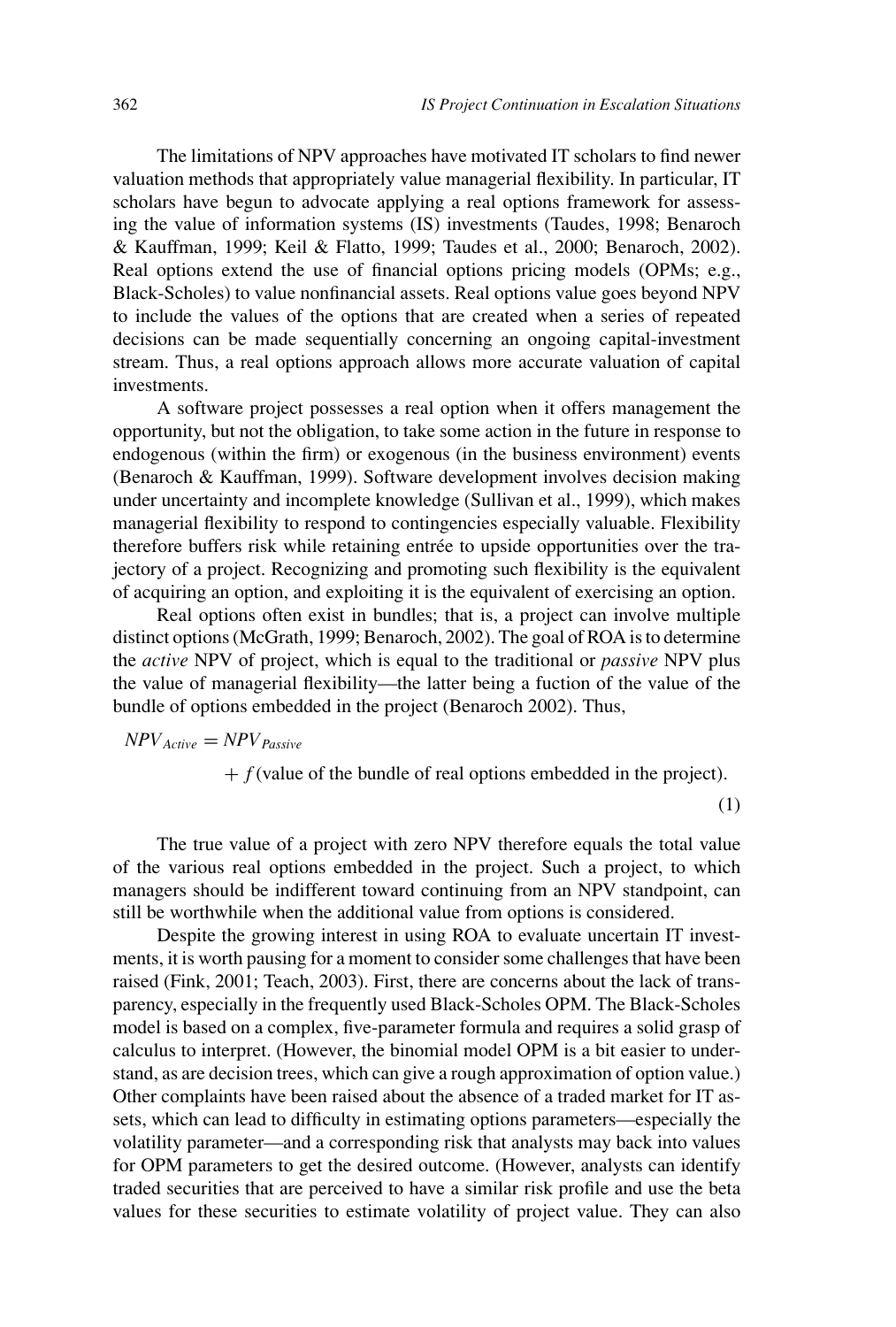do a sensitivity analysis to determine whether a project is justified under different sets of assumed levels of volatility.) As one more challenge, even though options formulas place a higher value on longer times to expiry, in reality the value of an IT initiative may erode with time due to loss of potential competitive advantage. (However, when such erosion is an issue, analysts can estimate the expected value of a project separately for multiple-candidate expiration dates.). For more details on ROA challenges and potential remedies, see Benaroch and Kauffman (1999) and Copeland and Tufano (2004).

Prior research has developed a taxonomy of real options based on the type of flexibility that is associated with each option (Trigeorgis, 1993). These options are: (i) to defer investment, (ii) to switch use, (iii) to change the scale of investment, (iv) to stage investments, (v) to abandon, and (vi) to grow investments. Benaroch (2002) draws an important distinction between the first five option types, which he calls *operational options*, and the sixth option type, *growth options*.

From an options perspective, an IT investment project is seen as creating a base asset with some expected value; for example, the baseline implementation of an enterprise resource planning (ERP) package. *Operational options* pertain to discretionary actions that managers can make to reduce the potential for losses (usually) or increase the potential for gains (occasionally*) on that base project*. *Growth options*, in contrast, capture the possibility of building additional assets on top of the base asset if the initial project were to be completed; for example, building a data warehouse to facilitate the analysis of data captured in the ERP system. In the case of operational options, the focus is on the potential for modification of the nature of the asset created by the base investment (e.g., ERP), while for strategic growth options, the focus is on assets enabled by the base investment (e.g., data warehousing).

Definitions for the different types of options included in our study are summarized in Table 1. The option to defer investment is not applicable to ongoing projects and was thus excluded from our study. The other types of options were all included because they could potentially contribute to the active NPV of a project in an escalation situation.

Even though it may be difficult to precisely calculate the value of real options, it is plausible that managers motivated by the prospect of producing a positive economic return would ascribe a higher value to a project with one or more embedded options than they would to the same project without any embedded options. In an exploratory survey of managerial practice surrounding real options, Busby and Pitts (1997, p. 169) found that "[v]ery few decision makers seemed to be aware of real options research but, mostly, their intuitions agreed with the qualitative prescriptions of such work." Kogut and Kulatilaka (2004) indicate that interviews with managers have shown that real options valuation is rarely used, but, even if this is the case, managers may still be engaging in real options thinking. McGrath, Ferrier, and Mendelow (2004) point out that firms often persist with underperforming investments longer than would be expected under the traditional NPV rule. This behavior pattern, they suggest, may reflect an underlying real options reasoning. Fichman, Keil, and Tiwana (2005) present several case examples in which IT managers took actions and/or gave rationales consistent with options thinking, even though real options were not a formal part of the project assessment.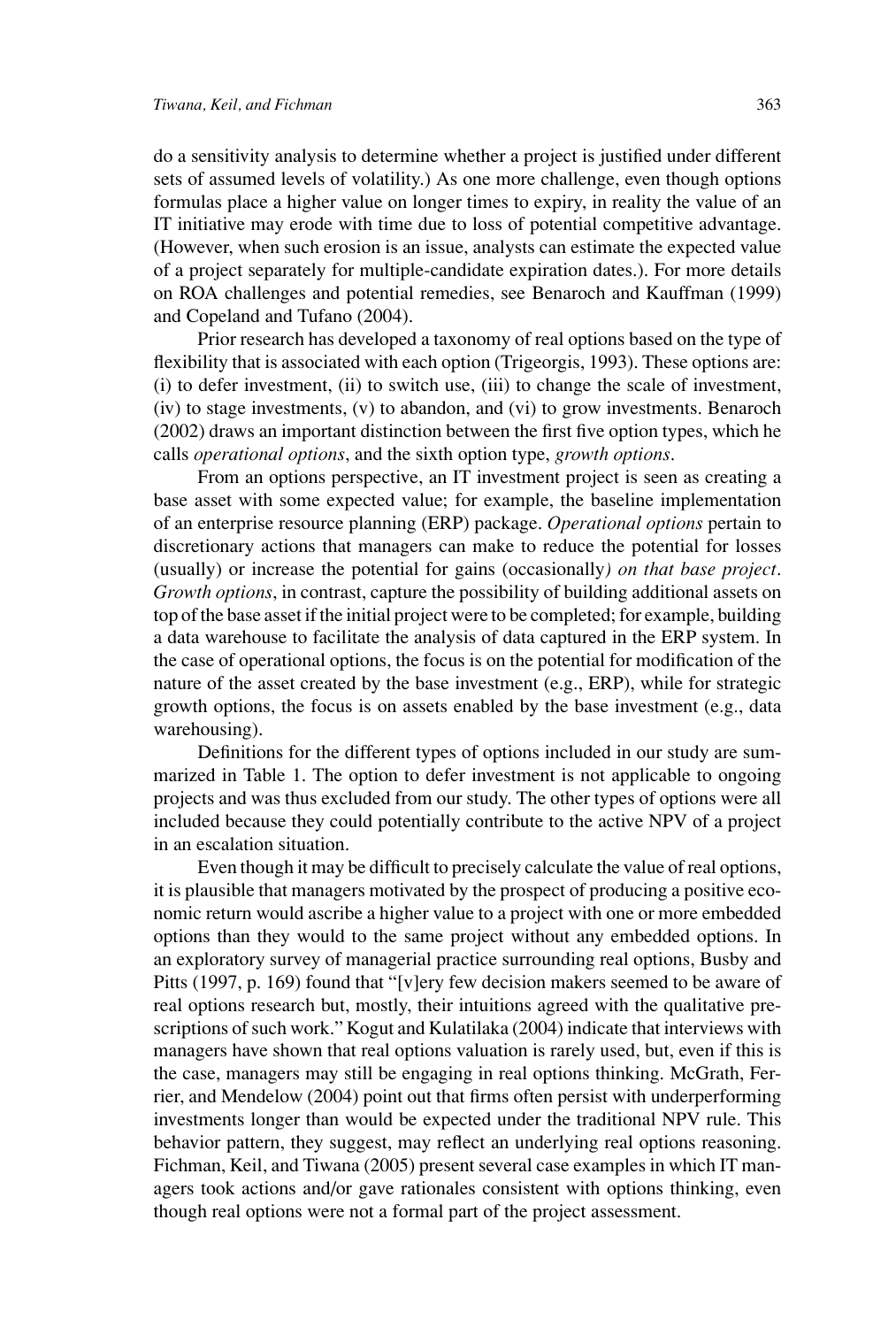| Option              | Definition/Example                                                                                                                                                                                                                                                                                                                                                                                                                                                                                                                                                                                |
|---------------------|---------------------------------------------------------------------------------------------------------------------------------------------------------------------------------------------------------------------------------------------------------------------------------------------------------------------------------------------------------------------------------------------------------------------------------------------------------------------------------------------------------------------------------------------------------------------------------------------------|
| Switch              | The option to switch use refers to the option to put an asset to a<br>different purpose from that for which it was originally intended<br>(Trigeorgis, 1993). For example, a firm might develop an<br>information system for internal use, but then decide to sell it to a<br>third party.                                                                                                                                                                                                                                                                                                        |
| <b>Change Scale</b> | The option-to-change scale allows the resources allocated to a<br>project to be contracted or expanded in order to change the scope<br>of the application (Pindyck, 1988). For example, the team may<br>have discretion over what features are included in the initial<br>implementation or about which sets of users will initially receive<br>the system.                                                                                                                                                                                                                                       |
| Stage               | The option to stage investments exists when a project is structured as<br>a series of incremental outlays that allows the project to be<br>terminated if business conditions become unfavorable. The pursuit<br>of each stage is contingent on a reassessment of costs and benefits<br>at the time the preceding stage is completed.                                                                                                                                                                                                                                                              |
| Abandon             | An abandonment option is associated with a project if managers can,<br>without major negative consequences, discontinue the project<br>prior to completion and redeploy remaining project resources<br>(Hubbard, 1994). While any project can be terminated in<br>principle, an abandon option refers to a situation where<br>termination and redeployment can be carried out relatively easily.                                                                                                                                                                                                  |
| Strategic Growth    | A growth option is embedded in a project when an initial baseline<br>investment opens the door to pursue a variety of potential<br>follow-on investments, not all of which can necessarily be foreseen<br>(Trigeorgis, 1993). For example, Taudes et al. (2000) present the<br>case of a European automaker that justified a baseline investment<br>to implement an ERP system because this would enable<br>subsequent investments in Electronic Data Interchange-based<br>purchasing and invoicing, workflow applications for sales,<br>engineering document handling, and Web-based e-commerce. |

**Table 1:** Summary of real option types.

In one of the few laboratory experiments to date on real options valuation, Howell and Jagle (1997, p. 922) found that "the naïve NPV rule is a poor description of how managers empirically value growth options" when presented with decisions on a series of investment case studies. While they found that in the majority of the cases presented to subjects the mean valuation was higher than the NPV estimate, the high level of noise in the empirical valuations led them to conclude that "there is only a weak and approximate correspondence between management's intuition and real growth option theory" (p. 932). They did not explore any operating options that would affect the timing, scale, or scope of a project. Thus, little is known about how managers value operating options or the relative value they ascribe to different types of real options that may be embedded in software development projects. Nor has there been any attempt to examine empirically how real options affect IT project continuation decisions.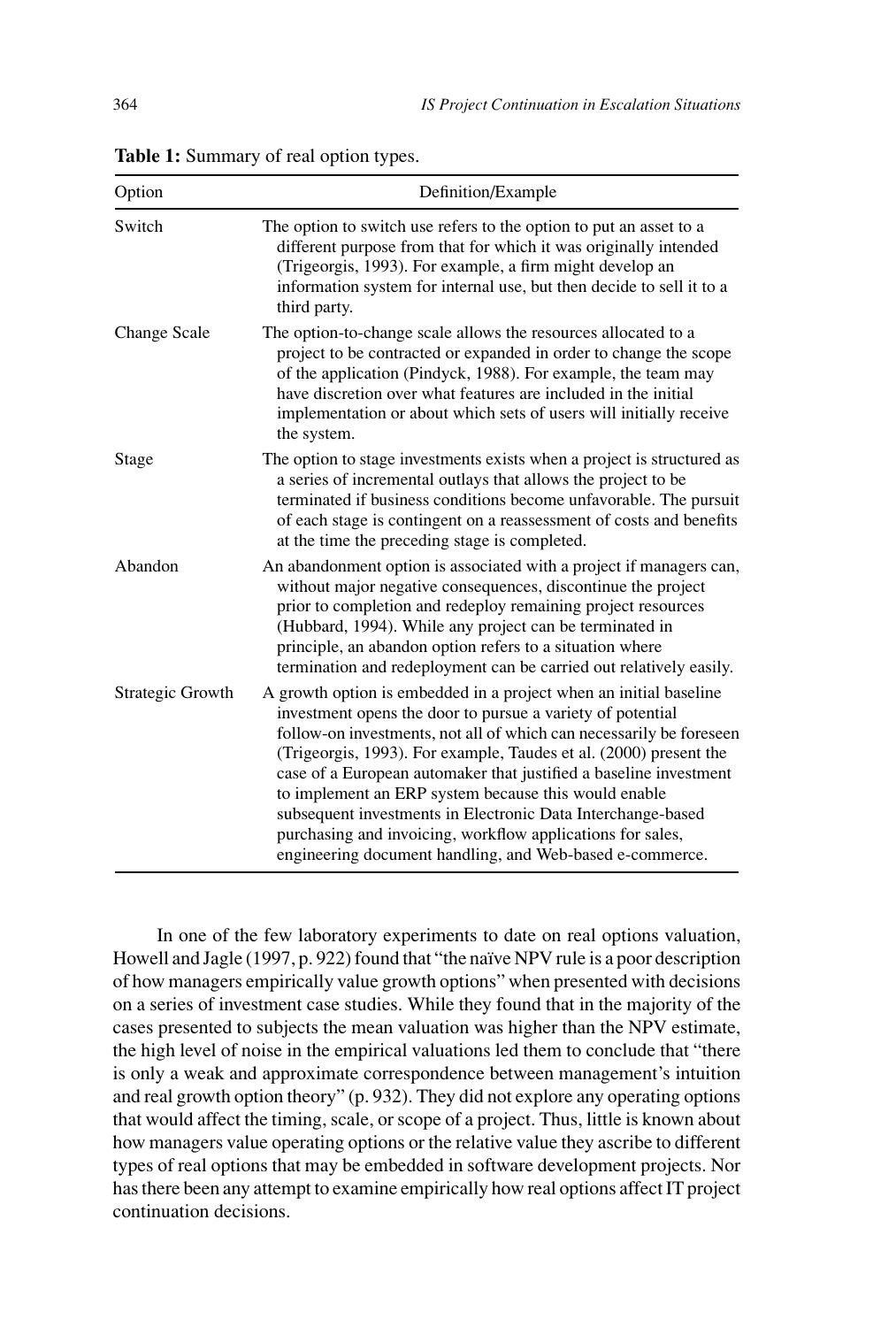In this research, we propose and test a model of project continuation behavior in escalation situations that incorporates the perceived value associated with both growth and operating options that may be embedded in an IT project.

#### **RESEARCH MODEL AND HYPOTHESES**

We hypothesize that the perceived value added associated with continuing a project will be a function of the *NPVPassive* going forward plus the value of real options, as indicated in Equation (2):

Value added = 
$$
NPV_{Passive}
$$
  
+ { $\beta_0$  +  $\beta_{switch} \times Switch + \beta_{scale} \times Scale$   
+  $\beta_{stage} \times Stage + \beta_{abandon} \times Abandon$   
+  $\beta_{grow} \times Group$ } +  $\varepsilon_1$ . (2)

When  $NPV_{Passive} = 0$ , the value added is equal to the total value of the real options. We expect that managers' willingness to continue a troubled project is based primarily on the total perceived value that it adds to the firm, which in turn is a function of the options embedded in the project. In other words, we believe that the effect of real options on willingness to continue will be largely or fully mediated by the perceived value added they represent. Despite the expected strong relationship between perceived value and willingness to continue, the variables are by no means interchangeable. In fact, the bulk of the escalation literature investigates how variables other than normatively rational ones (such as perceived option value) might affect the decision to continue a course of action.

We remain open, however, to the possibility of direct effects between the real options embedded in a project and willingness to continue. Therefore, we specify Equation (3) as follows:

Williamsness to continue = 
$$
\beta_1 + (\beta_{value-added} \times Value - added)
$$

\n
$$
+ (\beta_{d-grow} \times Grow) + (\beta_{d-switch} \times Switch)
$$
\n
$$
+ (\beta_{d-scale} \times Scale) + (\beta_{d-stage} \times Stage)
$$
\n
$$
+ (\beta_{d-abandon} \times Abandon) + \varepsilon_2.
$$
\n(3)

The specific rationales linking each kind of option to perceived value are presented in the next five subsections. Then we address our second research question pertaining to the relative value managers ascribe to different types of real options. In particular, we develop a rationale for why managers should ascribe a higher value to growth options than operating options.

#### **Option to Switch Use**

The *option to switch use* refers to the option to put a project to a different application than that for which it was originally intended (Trigeorgis, 1993). Managers are likely to value projects with an embedded switch use option more highly for two reasons: (i) Firms inherently exhibit a preference to invest in nondepreciating projects over depreciating ones (Hubbard, 1994) and (ii) an embedded *switch use*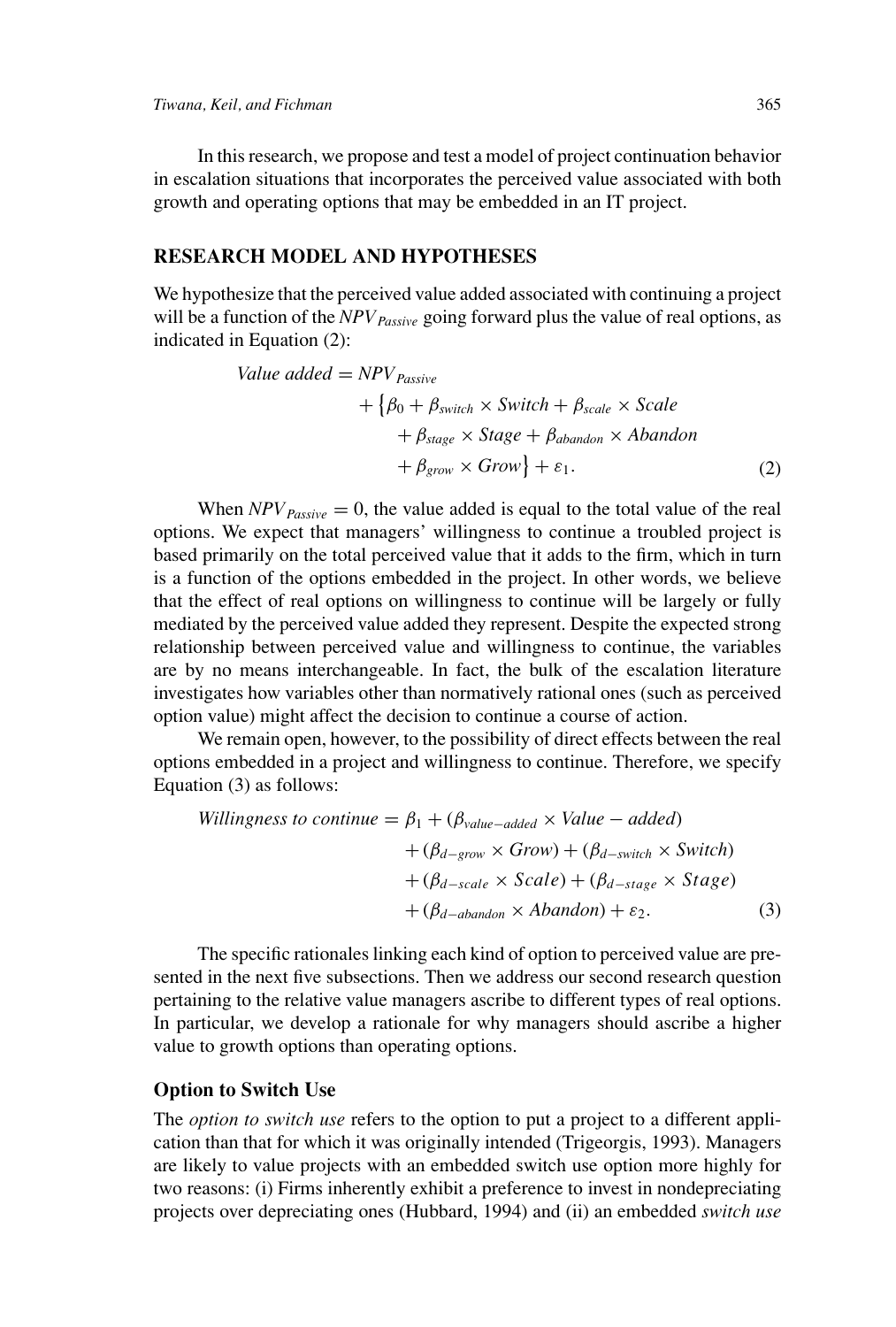option's presence facilitates recouping some of the sunk costs if the project were to fail. In the presence of a switch use option, a project is less likely to depreciate in value due to a change in business needs. When a project's goals can be repositioned or the project repurposed, it carries higher value because it can be adapted to meet changing business needs. Furthermore, because irreversibility of investments is a fundamental attribute of many technology projects (Fichman, 2004), the option to switch use creates valuable opportunities to recoup some of the sunk costs by repurposing the project. Therefore, the presence of an embedded switch use option increases the perceived value of a project and thus increases the likelihood that managers will rationally escalate commitment to it even when such continuation might not otherwise be warranted. This leads to our first hypothesis.

*H1a: A real option to switch use increases the likelihood of warranted continuation.*

#### **Option to Change Scale**

The *option to change scale* allows the resources allocated to a project to be contracted or expanded (Pindyck, 1988). The key resources in IT projects are the allocated budgets, personnel, hardware, and software. The option to change scale is valuable when the new information that becomes available during the project warrants expanding or contracting the allocated resources. If the prevailing conditions warrant, this option allows managers the flexibility to increase the resources allocated to a project or to free them up for other purposes. Examples of some ways in which the option to change scale is manifested in projects include: additional (fewer) personnel can be assigned to work on the project, the allocated budget can be increased (decreased) to accommodate revised cost estimates (reflect a curtailed scope), and/or new development tools and hardware can be allocated to the project. We expect that managers will, therefore, perceive higher value in projects with an option to change scale, because it allows them the discretion to allocate additional resources or to free allocated resources in response to emerging conditions. This will, in turn, increase their willingness to recommit to a troubled project.

*H1b: A real option to change scale increases the likelihood of warranted continuation.*

# **Option to Stage Investments**

The *option to stage investments* exists when a project is structured as a series of incremental outlays that allows the project to be terminated after any particular increment if business conditions become unfavorable (Majd & Pindyck, 1987). When a project is decomposable into a series of incremental development stages, each stage can be viewed as an option on the value of the subsequent stages and valued as a compound option (Benaroch, 2002). An investment in the earlier stages of the project gives the right to proceed with the subsequent stages if the outcomes of the preceding stages are favorable (Panayi & Trigeorgis, 1998). For example, in software development projects, a development plan that provides funding for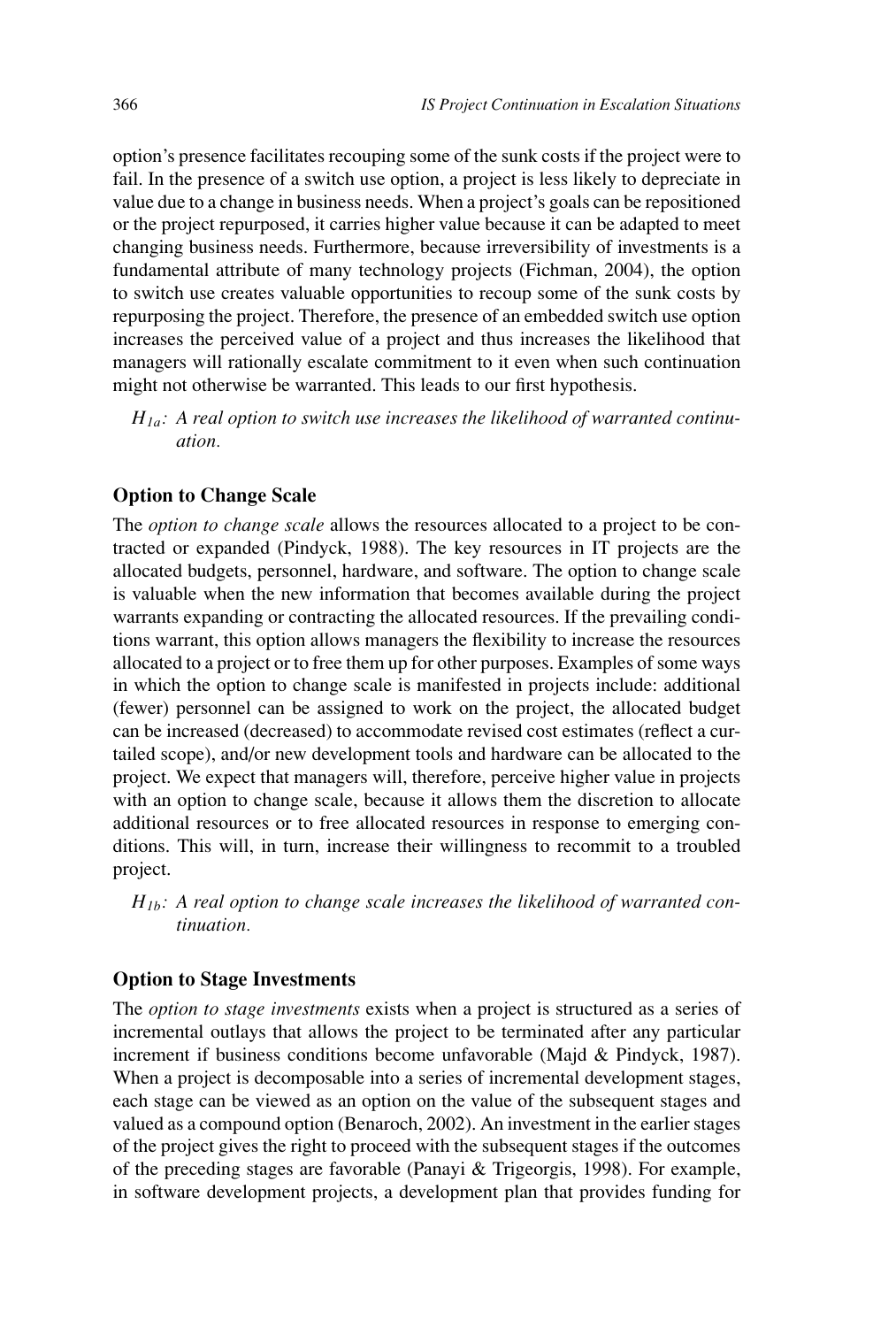coding only after requirements analysis has been completed, and installation only after testing has been completed, has this option embedded in it.

Projects with a staging option are more valuable to firms for two reasons. First, staging provides managers the flexibility to abandon a project earlier if emergent conditions warrant (Myers & Majd, 1990). If conditions become unfavorable to continuing to the next stage, a firm can decide not to invest in the subsequent stage, and the loss is limited to the cost incurred in the preceding stages. Second, it helps forestall commitment to an infeasible project concept, idea, or design (Sullivan et al., 1999). Such flexibility to adapt based on new information allows managers to limit a project's exposure to risk. Managers are, therefore, more likely to perceive higher value in a project with an embedded staging real option and are thus more likely to continue such a project.

*H1c: A real option to stage investments increases the likelihood of warranted continuation.*

## **Option to Abandon**

An *abandonment option* is associated with a project if managers have the discretion to discontinue it prior to completion and redeploy remaining project resources (Hubbard, 1994). While in principle any project can be terminated, not every project has an abandon option of nontrivial value. For example, if there is no useful way to reallocate the project's resources, or a contract does not include a termination clause and so the developer must be paid in full anyway, or if the company will go out of business or be subject to severe regulatory sanctions if the project is not completed, then there would not be an abandon option. Even when potentially valuable abandonment options do exist, they are often difficult to exercise for two reasons: (i) ambiguity about timing and (ii) reputational consequences.

First, unlike strike dates in financial options, there is typically no specific point in time where managers must confront the abandonment option (Zardkoohi, 2004). Second, managers' desire not to appear wasteful, the political implications of cancellation, and the possible detrimental effect of abandonment on staff morale and reputation can keep even a deeply troubled project alive (Keil, Mann, & Rai, 2000). Denver's International Airport baggage system (Keil & Montealegre, 2000) and London's Taurus stock exchange project (Drummond, 1996) are among the better known cases of large-scale project failures where the abandonment option was difficult to exercise. In both cases, abandonment was difficult because of the public nature of the expended resources (taxpayer funding) and the political ramifications of reneging on stakeholder expectations. In theory, however, an embedded abandonment option should increase the perceived value of a project because it provides managers the flexibility to contain further losses, which increases the likelihood of warranted continuation.

*H1d: A real option to abandon increases the likelihood of warranted continuation.*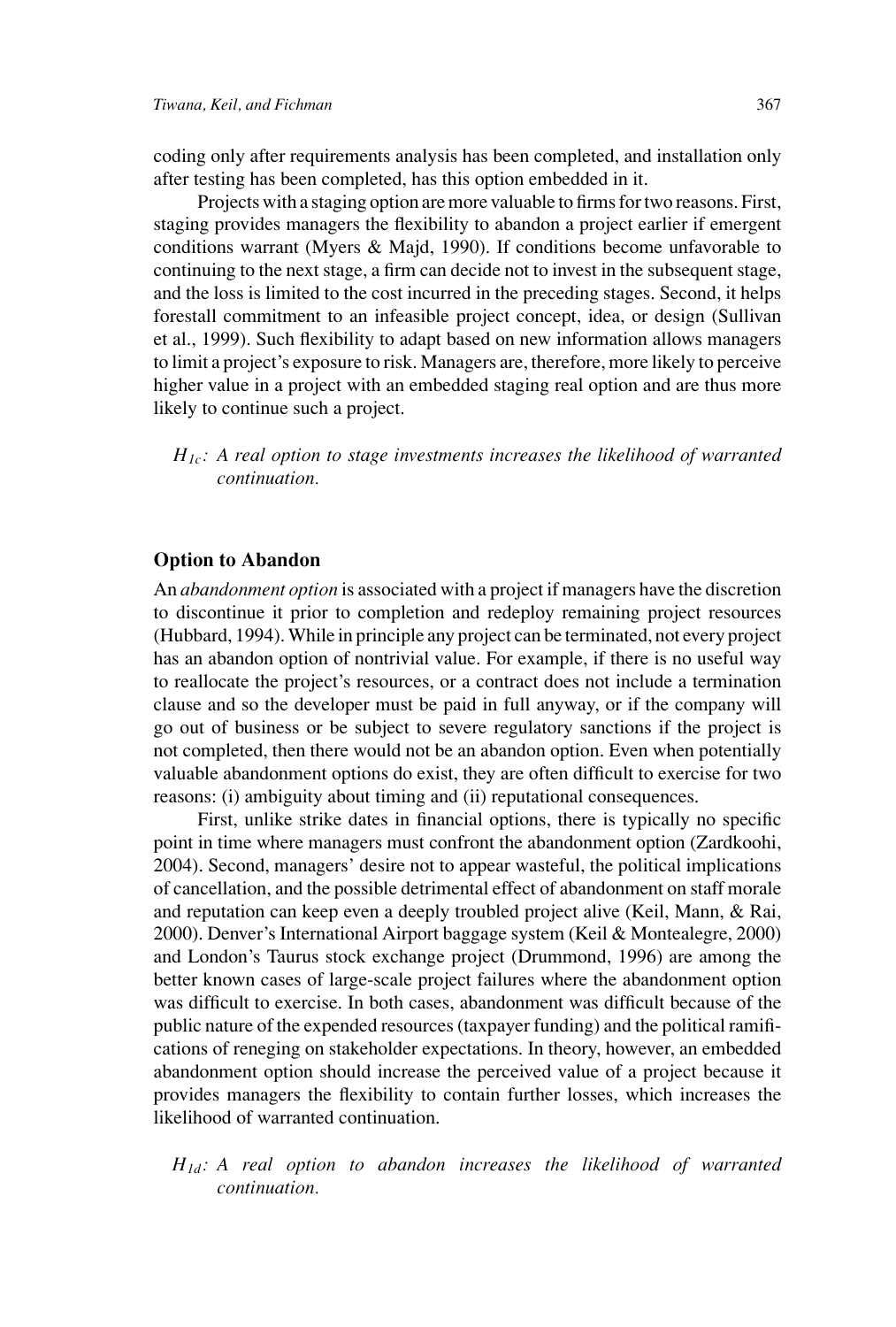# **Option to Grow**

A *growth option* is embedded in a project if it unlocks future opportunities for follow-on investments, not all of which can be foreseen (Trigeorgis, 1993). This option can increase the value of a project in two ways. First, a project with an embedded growth option can serve as a link in a chain of directly interrelated future projects. For example, investments in an ERP system might provide a necessary foundation for workflow or supply chain management systems in the future. Second, a growth option can be associated with projects that provide the firm with new technical knowledge and capabilities that make it easier to assimilate and exploit future technologies (Kogut & Kulatilaka, 1994). Such knowledge relates to both future generations of the technologies used in the project as well as the technology management skills that accrue. For example, early investments by firms in C-language-based projects, client-server applications, and graphical user interfaces provided them the knowledge to later exploit object-oriented programming innovations (Fichman & Kemerer, 1997). We therefore expect that managers will view even troubled projects with embedded growth options as being more valuable, which increases the likelihood of warranted continuation.

*H1e: An embedded growth option increases the likelihood of warranted continuation.*

## **Growth Options Versus Operating Options**

While *operating options* give managers the flexibility to change the features of a base project by modifying its timing, scale, or scope, strategic growth options refer to the opportunity to create one or more additional but related assets beyond the asset produced by the base project (Benaroch, 2002). In the case of operating options, there is only one asset under evaluation (i.e., the base system), while in the case of strategic growth options, there are multiple assets to consider (the base system, plus one or more future investment in assets that build on the base system). The rationale for why managers may tend to place a relatively higher value on growth options than operating options has two underlying reasons.

First, we believe that managers will tend to view an option that generates the opportunity to create one or more additional assets as more valuable than one that adjusts the payoffs for a single asset. There is, of course, no guarantee that a growth option will be more valuable than an operating option, because the adjustment to a base project's value from the operating option could be large, and the scope and corresponding net value of the add-on projects constituting the growth option could be small. However, in the absence of any information on the relative sizes of the base project and the add-on projects, it would be reasonable for managers to conclude that all of the net value associated with one or more assets would be greater than an adjustment to the net value associated with one asset.

Second, we believe that managers will tend to place a higher value on strategic growth options because they behave like a call option on a new but related asset, whereas operating options behave more like a put option on an exposed position in an existing asset (Benaroch, 2002). Figures 1 and 2 provide a stylized illustration of the differential effects of operational and strategic growth options on overall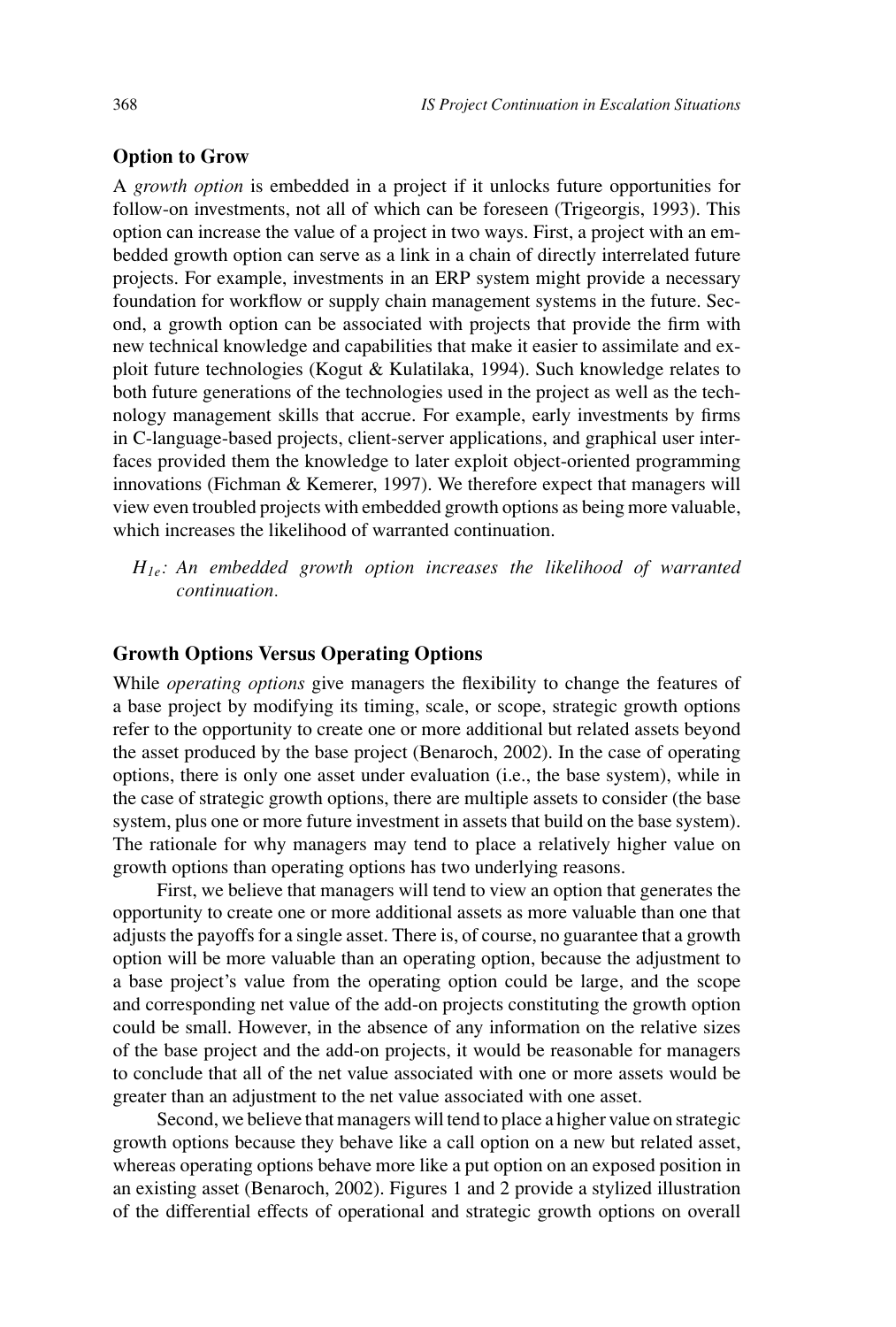investment payoffs. Figures 1 and 2 were inspired by figures used by Benaroch (2002) to explain the general effects of adding different option types to a base investment. We depart from Benaroch by dropping two simplifying assumptions: (i) that a put-like option eliminates *all* losses on a project and (ii) that a call-like option would be exercised only on a project with a nonnegative payoff on the base project. These assumptions would hold in the case of financial options and are useful for illustrating the general effect of adding options to a base investment. However, they simplify away an important element of realism in the context of our particular study of IT investment.

As Scenario A in Figure 1 illustrates, an operational option moderates the extent of the maximum loss but does not decrease the probability of some loss. In contrast, the net effect of adding a strategic growth option, as depicted in Figure 2, is to increase the chance of at least breaking even overall, because moderate losses



**Figure 1:** The effect of operational options on IT investment payoffs.

**Scenario A:** In the figure above, the horizontal axis represents the range of *possible outcomes* on an uncertain IT investment project, ranging from highly favorable to highly unfavorable. The vertical axis represents the payoff produced by the investment given any particular outcome, ranging from very low (highly negative) to very high (highly positive). The thick line shows the payoff function for a base investment in a new IT system that has no options. Unfavorable outcomes lead to negative payoffs, and favorable outcomes lead to positive payoffs. The dotted line shows the payoff function for the same project with the addition of an operational option (e.g., to abandon). Such options act like a financial put option on a stock that is held long. If the project goes badly, the operational option is exercised and the losses are moderated. The magnitude of losses in the event of unfavorable outcomes has been reduced, but the probability of loss has not been reduced. If the project goes well, the option is not exercised and the upside potential payoffs are unchanged.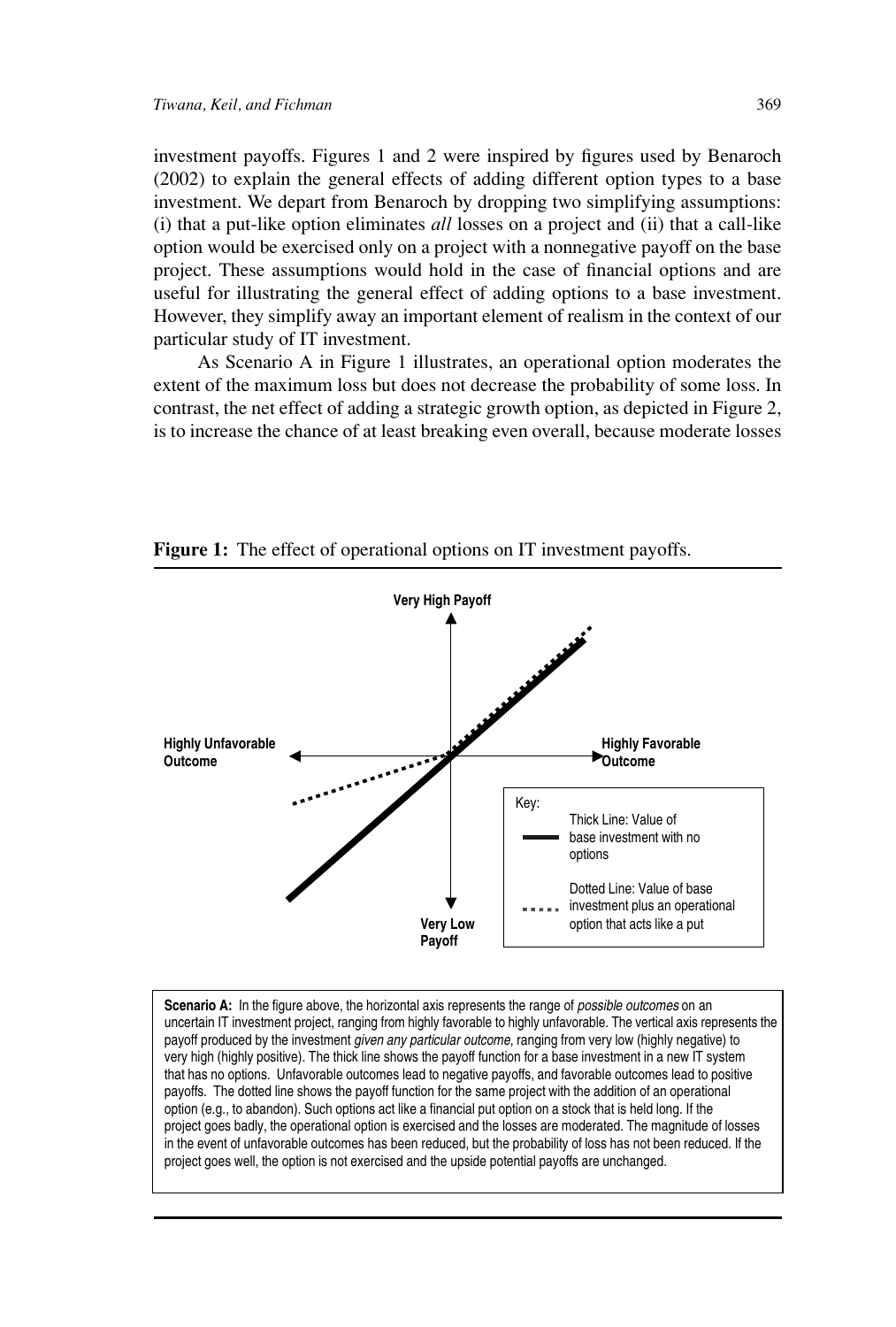

**Figure 2:** The effect of strategic options on IT investment payoffs.

on the base project can be offset by gains related to the add-on project enabled by the strategic growth option.

Prior research on framing and its effect on decision making under uncertainty suggests that decision makers are risk-seeking when it comes to decisions framed as a choice between losses (Kahneman & Tversky, 1979). In particular, decision makers will strongly prefer scenarios that have at least the chance of breaking even over scenarios that have a certain but smaller maximum loss, even when the expected value of both scenarios is identical. Because adding a put option to a base investment tends to curtail the maximum loss rather than decreasing the chance of any loss, prior research on framing suggests that managers would tend to view such options as less attractive than call options on related assets, which have the opposite effect.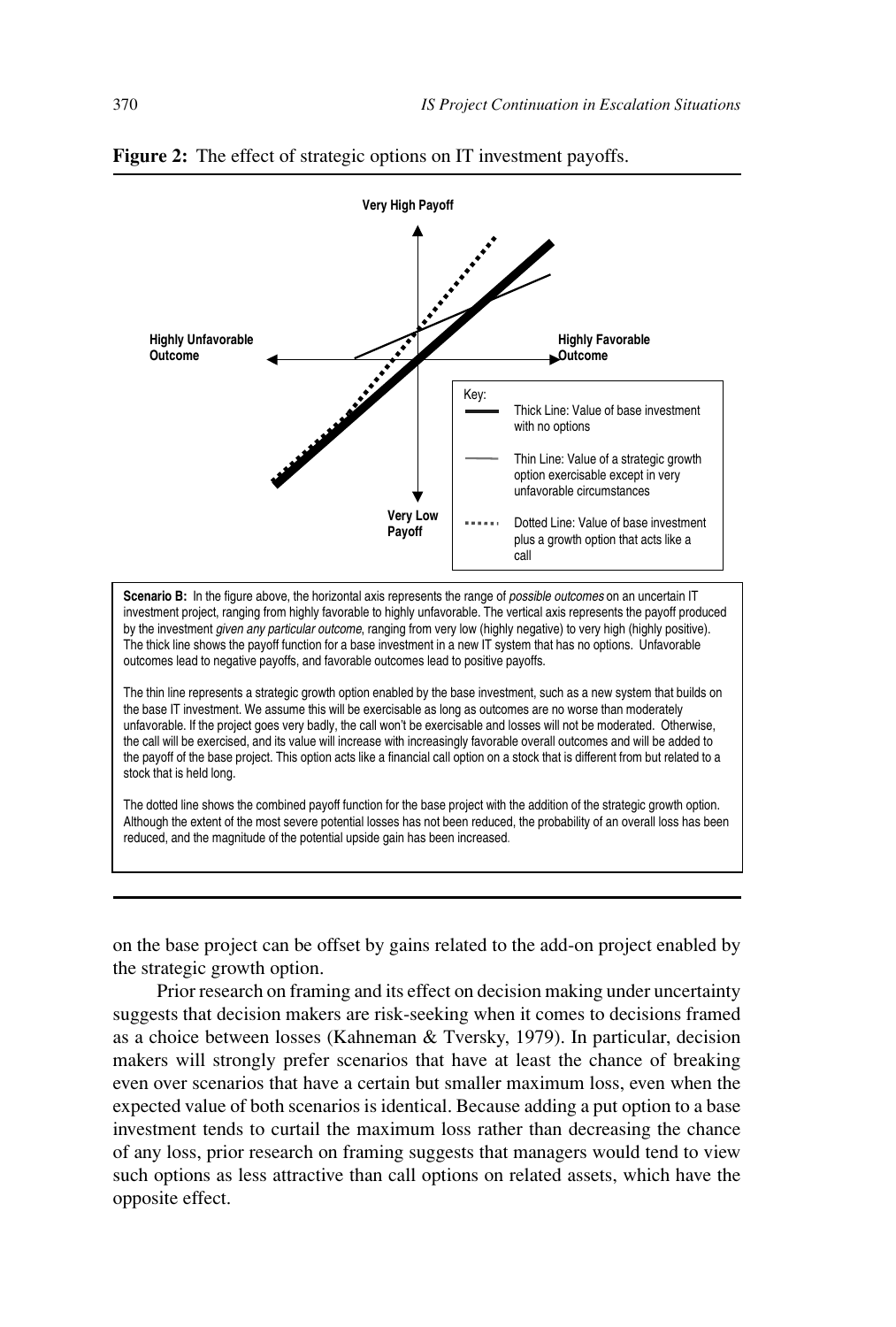*H2: Managers perceive strategic growth options embedded in a project as adding more value to the firm than operating options.*

## **METHODOLOGY**

A field experiment using a conjoint research design was administered to IT managers in 123 firms to test the hypotheses. The strength of this research design is that it combines the control of a laboratory experiment with the external validity of a survey. We first describe this methodology, the reasons guiding its selection, and its operationalization.

#### **Research Design**

#### *An overview of the conjoint experiment approach*

Conjoint analysis is a multi-attribute judgment analysis technique based on Anderson's (1981) Information Integration Theory that involves a posteriori decomposition of the respondent's decision process, here project continuation (Louviere, 1988). There are three central elements in a conjoint research design: attributes, conjoint profiles, and part-worth and overall utilities. An *attribute* refers to a decision criterion (presence of various options) that respondents might use to evaluate the dependent variable (willingness to recommit). The overall value assigned to the dependent variable is referred to as its *overall utility*. Willingness to recommit can therefore be viewed as a multi-attribute decision-making problem in which managers integrate their knowledge of various attributes to arrive at an overall assesment about their willingness to recommit. The contribution of each attribute toward the formation of the overall utility of a project is called its *part-worth utility*. Different combinations of attribute levels are called treatments or *conjoint profiles*.

The conjoint technique requires respondents to make a series of judgments about a dependent variable based on a set of attributes from which the underlying structure of their cognitive system can be statistically inferred. A series of conjoint project profiles with different combinations of attribute levels were presented to each respondent, and the respondent provided an assessment of the dependent variables for each project profile. The five embedded real options were the attributes, and perceived option value and willingness to recommit were the dependent variables.

Based on the options included and excluded in each project profile, each respondent provided an assessment for the two dependent variables. (Details of the precise steps in the data collection process are described later in the data collection section.) The underlying structure of the respondents' cognitive models regarding the influence of various options on the respondents willingness to recommit can be statistically inferred from these judgments by analyzing the responses at the individual and aggregate levels using multiple regression (Louviere, 1988).

The analyses are roughly comparable to repeated measures experimental design and explicitly account for the nonindependence among the assessments of multiple project profiles by a single respondent. To identify attributes that are statistically significant at the aggregate level, the regression coefficient for each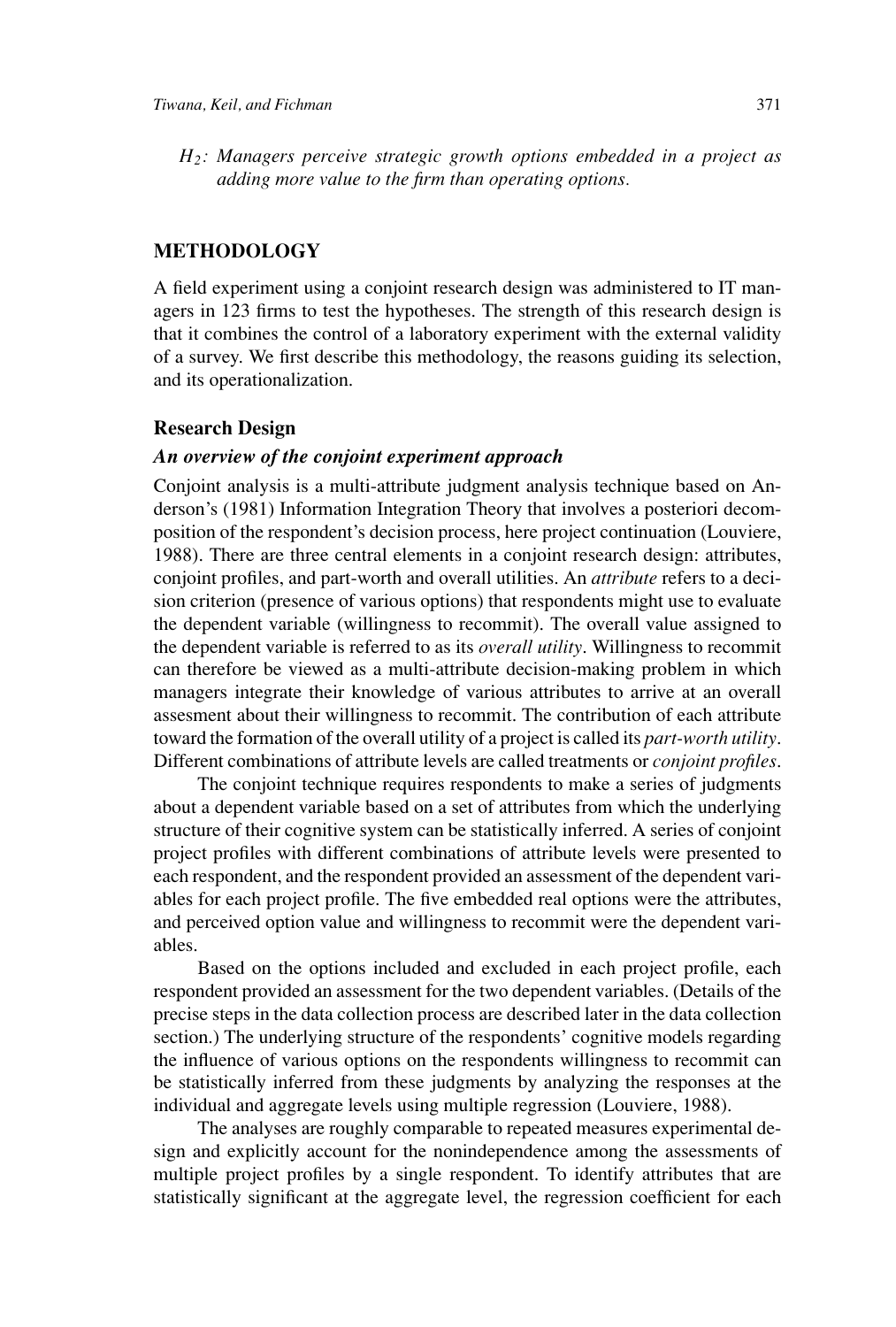attribute is averaged across individuals and the sign of this coefficient indicates the direction of the relationship between the attribute and the dependent variable (Vancouver & Morrison, 1995). A *Z*-statistic aggregates the *T* statistics derived from the individual-level analysis for each attribute to assess the statistical significance of the attribute in predicting the dependent variable. Such analysis at both the individual respondent level and aggregate level increases the predictive ability of the model (Moore, 1980). These significance tests are supplemented with Hays' (1973)  $\omega^2$ , which measures the variance explained by each attribute and is used to assess the relative importance of each attribute (Louviere, 1988). Thus, beta values indicate the directionality and  $\omega^2$  indicates the *relative importance* of each option.

#### *Factors guiding the choice of the conjoint research design*

Our choice of the conjoint design over a traditional survey-based approach was motivated by three considerations.

First, previous research on real options analysis of technology projects has considered only one option at a time, although multiple options might be embedded in such projects (Benaroch, 2002). The conjoint method has been developed primarily to decompose respondents' utilities for multiattribute decision making. The design therefore allows us to decompose the contributions of multiple project attributes—here, the five embedded real options—in arriving at a holistic project continuation decision (Louviere, 1988). A conjoint design thus allowed us to examine how real-world managers concurrently consider all five options in evaluating each project.

Second, the study examined behavior in escalation situations, about which managers are likely to be sensitive and defensive. Using a traditional survey-based approach would have required us to have managers retrospectively recall a recent troubled project to assess the extent to which various real options might have been embedded in it. This would have introduced the likelihood of invoking some form of social desirability bias. Because the conjoint project profiles are hypothetical and do not require the respondents to recall their previous project assessments, the design is immune to the threats of social desirability bias and retrospection bias.

Third, the study is grounded in real options theory and pursues a theory-testing goal. Conjoint-based research designs are especially suitable for such theory-testing endeavors (Graham & Cable, 2001).

#### *Measures and conjoint profile development*

Each conjoint profile represented a different project with varying combinations of real options embedded in the project. The first phase of the study involved developing descriptions for the five types of options in the conjoint project profiles for the subsequent experiment. The operationalization of each real option was based on existing descriptions of real options in software projects (Dos Santos, 1991; Taudes, 1998; Keil & Flatto, 1999; Sullivan et al., 1999; Benaroch, 2002; Fichman, 2004). Specifically, the option to switch use tapped into whether the project could be put to another use. The option to change scale tapped into whether the allocated project resources such as personnel, hardware and software, and the budget could be expanded or contracted. The option to stage investments referred to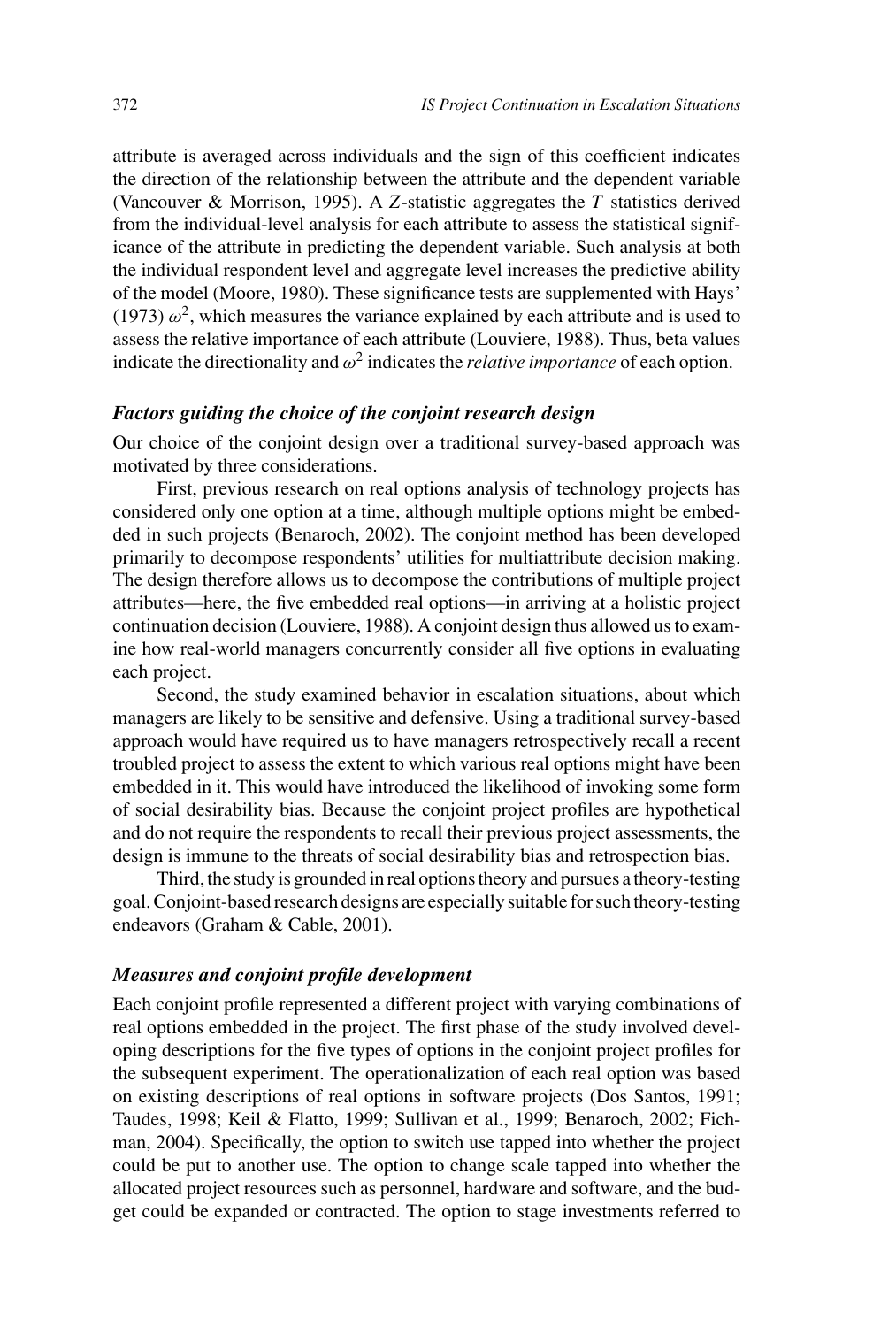whether the project could be incrementally funded in stages. The option to abandon referred to whether the project could be abandoned prior to completion. Finally, the option to grow was operationalized by indicating whether the project represented a necessary foundation for developing future firm-level technology capabilities. The dependent variable, willingness to continue the project, was measured using a ninepoint semantic differential scale (see Appendix). The mediating variable, perceived option value, assessed managers' perceptions of the likelihood that a given project would contribute positively to the value of their firm. An alternative to fractional factorial conjoint analysis is Experimental Choice Analysis (ECA) (Louviere & Batsell, 1991; Louviere, Hensher, & Swait, 2000). Both techniques belong to the same family of techniques, although the latter relies on discrete choices between two alternatives by the respondent, such as a binary representation of project continuation/discontinuation decisions. While conjoint analysis is a stated preference model, ECA is a stated choice model (Louviere et al., 2000). In this study, use of the conjoint technique is advantageous over ECA because it allows for finer grained analysis of managers' willingness to continue a troubled project. Becauase our objective was to assess the degree to which the respondent is likely to lean toward continuing, use of ECA would have resulted in excessively coarse data, making it impossible to assess the extent to which the respondent is likely to recommit. Furthermore, once the scaling data obtained through the conjoint approach are dichotomized, the results are closely comparable to ECA (Moore, Gray-Lee, & Louviere, 1998).

Consistent with the semantic differential measurement technique deployed for these scales, only the endpoints of the scale had text anchors. These anchors were bipolar opposites, as is common practice with the semantic differential measurement approach. Because the traditional NPV was set to zero for all projects in the experiment, the respondents' perception of value added by the project was attributed to the presence of embedded real options. Materials were extensively pretested with a convenience sample of three mid-level IT executives and five academic experts in financial options theory and IT project management to ensure that the instrument was unambiguous and possessed face validity and that the project scenarios were realistic. Feedback from this panel also was used to refine the instrument so that the attribute definitions were clearly worded and interpretable without cognitive difficulty.

Because escalation situations involve negative feedback about a previously chosen course of action, all projects were framed as having spent 100% of their allocated budget but as being only 50% complete. The respondents were informed that—notwithstanding the considerable uncertainty that surrounded each project the estimated NPV for each project from this point forward was zero (i.e., the expected returns from each project exactly equaled the expected expenditures from this point forward, adjusting for the time value of money). Thus, respondents should be indifferent toward continuing a project with zero NPV, all other things being equal. Each embedded real option attribute had a binary value; that is, it was either present or absent in each project. The conjoint algorithm implemented in  $SPSS^{\circledast}$  11.5 was used to generate the fewest number of conjoint project profiles to be presented to each respondent that most efficiently generated the maximum information (Kuhfeld, Tobias, & Garratt, 1994).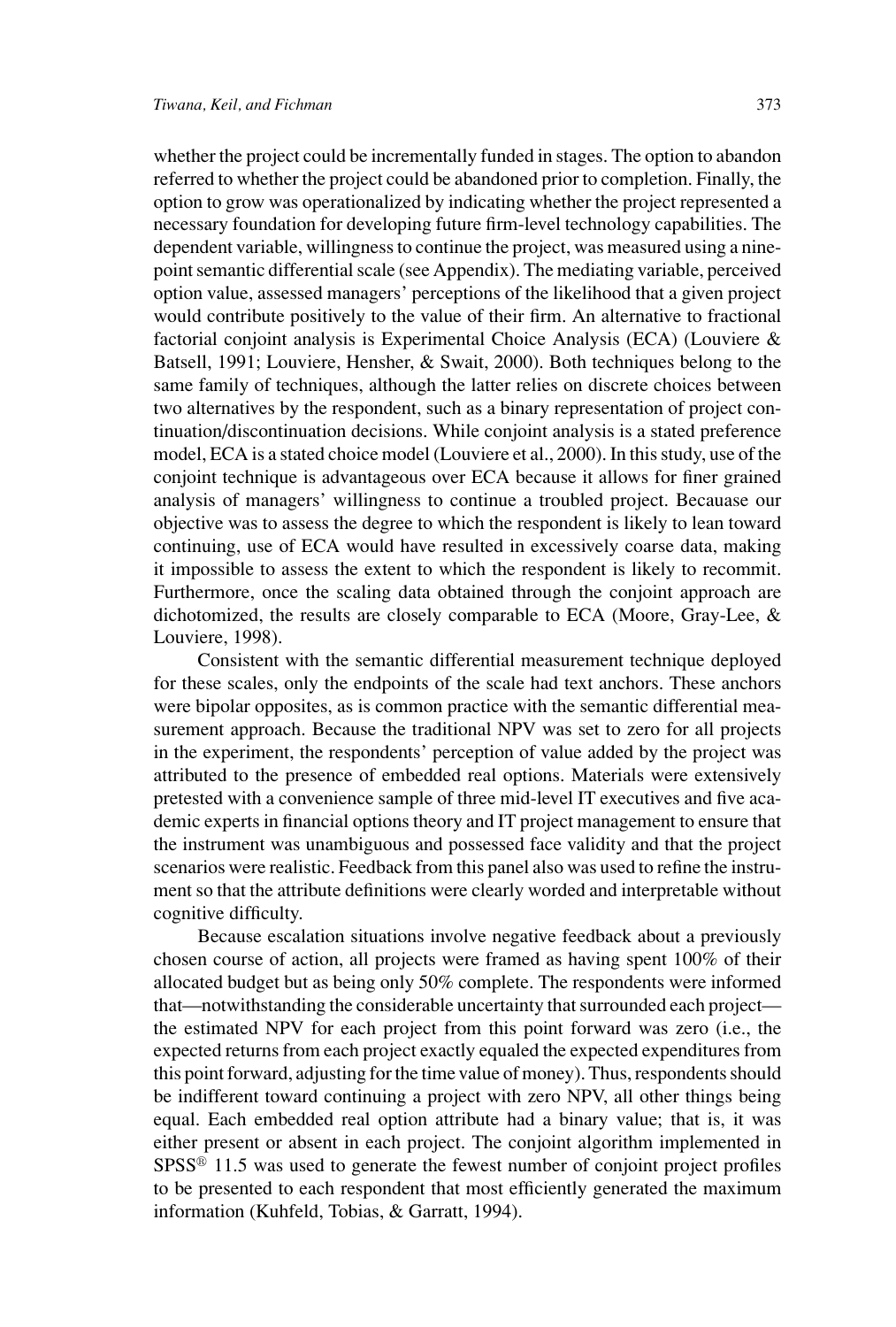| Conjoint           |       |                | Real Options Embedded in the Project | Value Added       |                | Continuation |      |      |      |
|--------------------|-------|----------------|--------------------------------------|-------------------|----------------|--------------|------|------|------|
| Project<br>Profile | Stage | Scale          | Abandon                              | Switch Use Growth |                | Mean         | SD   | Mean | SD   |
| 1                  | Yes   | N <sub>0</sub> | N <sub>0</sub>                       | Yes               | Yes            | 6.82         | 1.61 | 7.17 | 1.68 |
| 2                  | No    | No.            | N <sub>0</sub>                       | N <sub>0</sub>    | N <sub>0</sub> | 2.34         | 1.79 | 2.08 | 1.77 |
| 3                  | Yes   | Yes            | N <sub>0</sub>                       | N <sub>0</sub>    | Yes            | 6.38         | 1.56 | 6.43 | 1.71 |
| $\overline{4}$     | Yes   | N <sub>0</sub> | Yes                                  | <b>Yes</b>        | N <sub>0</sub> | 5.13         | 1.80 | 4.81 | 1.98 |
| 5                  | No    | Yes            | N <sub>0</sub>                       | <b>Yes</b>        | N <sub>0</sub> | 4.79         | 1.56 | 4.67 | 1.76 |
| 6                  | No    | Yes            | Yes                                  | <b>Yes</b>        | Yes            | 7.41         | 1.36 | 7.32 | 1.47 |
| 7                  | No    | N <sub>0</sub> | Yes                                  | N <sub>0</sub>    | Yes            | 5.57         | 1.90 | 5.47 | 2.00 |
| 8                  | Yes   | Yes            | Yes                                  | No                | N <sub>0</sub> | 3.36         | 1.84 | 3.38 | 2.11 |

**Table 2:** Means and standard deviations for each conjoint project profile.

The advantage of using a fractional factorial design is that it is informationally efficient and protects against sources of variation that are not estimated. This design safeguards perimeter estimates against bias from theoretically important factors that are not included in the model (Louviere, 1988). It also reduces the number of attribute combinations into a manageable set of profiles that each participant must assess (Green, Helsen, & Shandler, 1988). Recent comparisons suggest that the predictive ability of a fractional design is highly comparable to a full profile design (Molin, Oppewal, & Timmermans, 2000). The number of treatments for each respondent increases greatly as the number of attributes considered increases; the most feasible conjoint designs therefore rely on a fractional factorial design (Louviere, 1988; Priem, 1992). In this case, the lowest number of required conjoint profiles was eight, which means that each manager was presented with the same set of eight project profiles (real options combinations).

The levels of all five options were described in each project profile. Therefore, there was full consistency in the information conveyed by each profile. In contrast, if we had only informed the respondents about which options were present in each profile, we might have introduced the risk that the respondents might have differentially inferred the presence of options that were absent in a given scenario.

Table 2 summarizes the eight conjoint project profiles along with the means and standard deviations for the respondents' assessments for willingness to continue.

## **Survey Sample and Data Collection**

Dun and Bradstreet's Million Dollar database (Dun & Bradstreet, 2002)—a directory of executives—was used to identify a random sample of management information systems (MIS) directors in 750 firms. This directory provides contact information for executives in various positions in the majority of private and public firms in the United States. We specifically chose to target executives with the job title "MIS director" for our sampling frame. MIS directors are senior IT executives who report to the corporate chief information officer (CIO) and are responsible for the operational and developmental aspects of their firms' information technology portfolios. We constructed a random sample and contacted each executive through the mail, providing a link to a Web-based version of the survey instrument.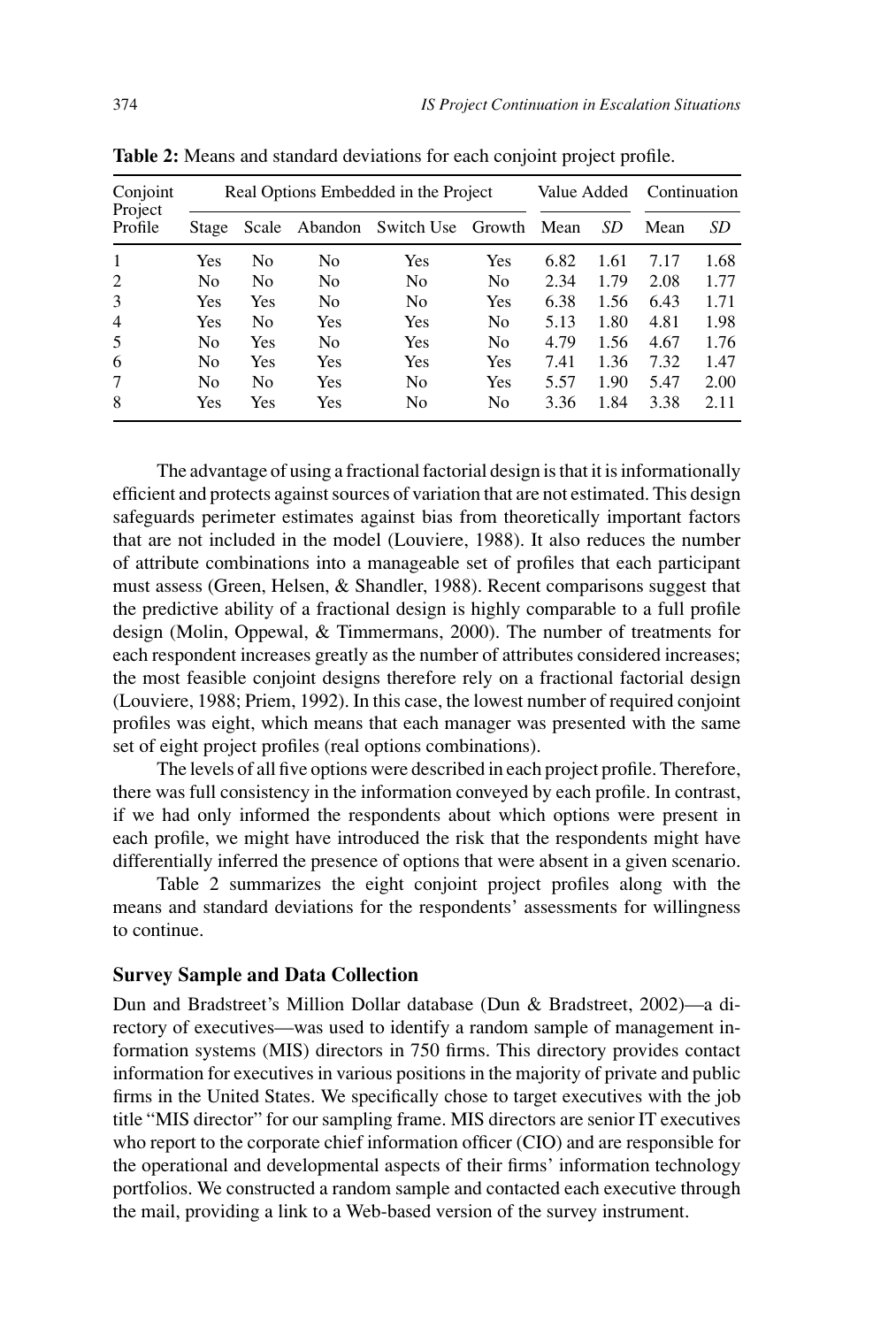Following the instructions, the respondents were sequentially presented with eight project profiles—each with different combinations of options—to evaluate by rating the dependent variables for each profile. The profiles were presented to all respondents in the same sequence, following the exemplar of prior studies that have used this methodology with managers in field settings. A sample conjoint project profile is shown in the Appendix. Finally, respondents completed a postexperiment questionnaire in which they answered demographic questions and provided selfassessments of their confidence about the evaluations they had just completed. Seventy-nine mailings were returned as undelivered and four additional executives declined to respond because of company policy. We received 123 completed sets of responses from managers in 123 firms. This represents a response rate of 18.4%, which is comparable to other surveys of this length. These responses provided data on overall project risk assessments for eight conjoint project profiles from each of 123 managers (984 total observations) in 123 organizations. The sample size is therefore 123, for which there are 984 nonindependent observations.

## **Respondent Demographics and Descriptive Statistics**

On average, the respondents had  $15.2$  ( $SD = 8$ ) years of IT experience and had previously been involved in making continuation decisions for 26 (*SD* = 32) projects. This suggests that our respondents were experienced managers who were knowledgeable about IT projects and had previously been involved in a decision-making role regarding project continuation. The mean response for perceived option value variable was 5.23 ( $SD = 2.26$ ) and for warranted continuation was 5.16 ( $SD = 2.26$ ) 2.43). On average, the firms in our sample had annual revenues of  $$42.7$  (*SD* = \$59.2) million. The conjoint research design precluded generation of a correlation matrix among the five real options (the conjoint attributes). The sample represented a diverse spectrum of firms engaged in both manufacturing and services.

## **ANALYSIS AND RESULTS**

## **Hypotheses Testing Strategy**

Following the recommended procedures native to conjoint analysis (Green et al., 1988; Louviere, 1988), both individual and aggregate level analyses were conducted to test the hypotheses. A hierarchical mediated regression model was used to test the hypotheses following the procedures outlined by Baron and Kenney (1986). Hypotheses 1a through 1e are mediation hypotheses, proposing that each type of option increases the likelihood that a project will be continued and that such continuation is rational *because* the option increases the perceived option value of the project although the NPV is zero. Each hypothesis was, therefore, tested by assessing mediation of the relationship between the embeddedness of the option and managerial willingness to recommit by perceived option value. This involved three sets of regression tests: (i) the mediator (perceived option value) predicting the dependent variable (willingness to recommit), (ii) the independent variables (the presence of the five embedded real options) predicting the mediator, and (iii) Sobel mediation tests to assess the direct effects of the independent variables on the dependent variable. In the first step, three control variables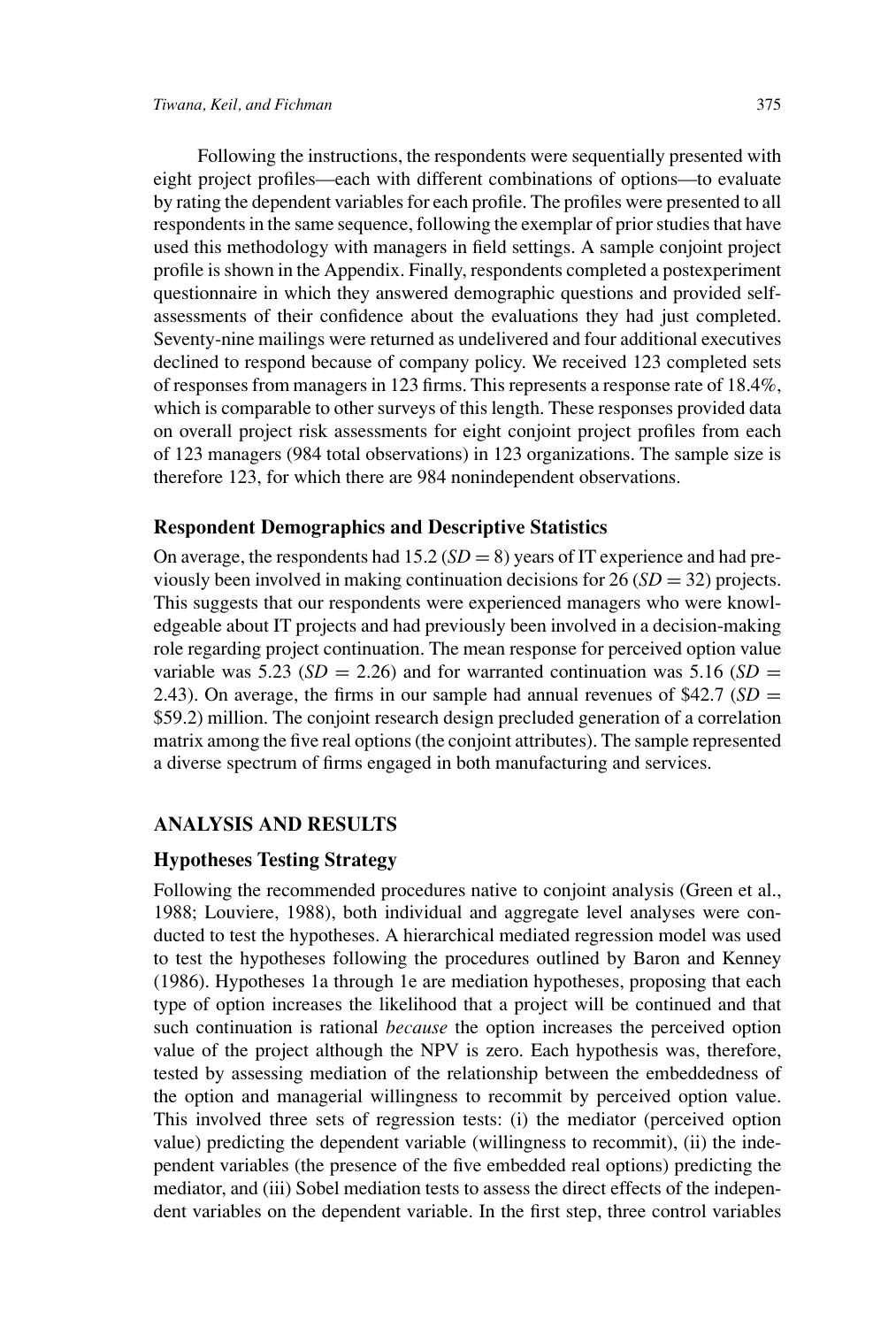were included to account for rival explanations for willingness to recommit: (i) the level of confidence that the respondent had in his or her assessments in the experiment, (ii) the number of projects for which the respondent had been directly involved in making continuation decisions, and (iii) prior IT experience of the respondent. Confidence was measured as a single item assessment of the degree to which the respondent was confident in his or her overall assessment of the eight project profiles. This variable controls for individual-level differences in the degree of self-assurance among the respondents in their project continuation assessments.

Hypothesis 2, which proposed that strategic options have a larger influence than operating options on managerial willingness to recommit, was tested by creating two conjoint superattributes for operating options and strategic options. *Superattributes* are composed of multiple attributes in a conjoint design and capture higher-order factors that are implied from a theoretical perspective in the conjoint profiles (Hair, Anderson, Tathan, & Black, 1995). Following the procedure outlined by Hair, Anderson, Tathan, and Black (1998, p. 576), we computed a composite additive score of the switch, scale, stage, and abandon options to create the operating options superattribute. The single growth option represented the strategic options superattribute. These two superattributes were used to test Hypothesis 2.

To ascertain the stability of the results, we also tested the hypothesized paths using multinomial logistic regression and found the results to be consistent with those obtained using hierarchical regression. We computed the incremental variance explained by each embedded option in order to assess what proportion of the variance in active NPV is explained by the variance in each embedded option. The values for each option were 30.4% (growth), 11.7% (switch use), 1.3% (change scale), 1% (stage investments), and 0.4% (abandon).

## **Hypotheses-Testing Results**

## *Hypotheses 1a–e*

The results of the hypothesis tests for H1a through H1e are summarized in Table 3. This table summarizes the aggregated regression coefficient for each risk factor, the corresponding Z statistic, its  $\omega^2$  explained variance value, and the significance of the change in explained variance across hierarchical regression steps. Step 1, in which the relationship between the mediator and willingness to recommit was tested, shows a positive and significant relationship between the perceived option value of an uncompleted project with zero NPV and managers' willingness to recommit ( $\beta$ )  $=$  .757, *Z* statistic  $=$  36.2, *p* < .001). In this step, the control variables explained 3% of the variance in managers' continuation tendency, perceived option value 72.2%, and the direct effects an additional 1.5%. In step 2, the relationship between all five types of options and the mediator (perceived option value) was tested. The options are listed in the order of their relative importance, as suggested by our analysis. At the aggregate level of analysis, the *Z* statistics were statistically significant for each of the five embedded real options predictors and the signs (indicated by the  $\beta$  coefficients) are in the hypothesized directions. The path coefficients and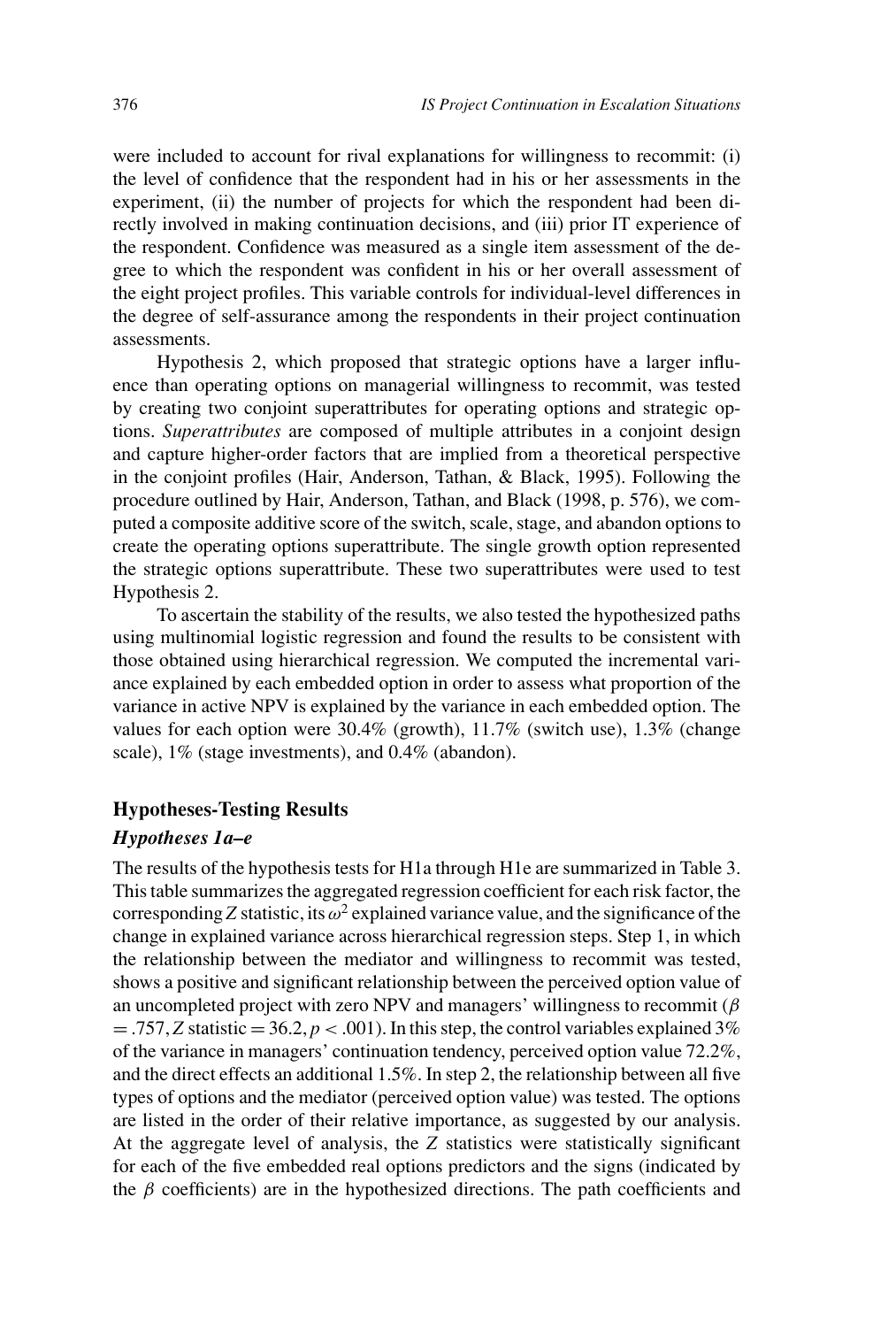| <b>Table 3:</b> The effects of each option on value added and willingness to continue.                                                                                                    |                                                                                          |                                                                                                                          |                                                                                                                                                                                                                         |                                                                                                                               |                                                             |                             |
|-------------------------------------------------------------------------------------------------------------------------------------------------------------------------------------------|------------------------------------------------------------------------------------------|--------------------------------------------------------------------------------------------------------------------------|-------------------------------------------------------------------------------------------------------------------------------------------------------------------------------------------------------------------------|-------------------------------------------------------------------------------------------------------------------------------|-------------------------------------------------------------|-----------------------------|
|                                                                                                                                                                                           |                                                                                          | Mediator (Value Added) $\rightarrow$ Continuation<br>Step 1                                                              |                                                                                                                                                                                                                         | Options->Mediator<br>(Value Added)<br>Step 2                                                                                  | Options  ightarrow Willingness to<br>Continue<br>Step 3     |                             |
|                                                                                                                                                                                           | $\beta$ (Z statistic)<br>Controls<br>Step 1.1<br>Enter                                   | $\beta$ (Z statistic)<br>Mediator<br>Step 1.2<br>Enter                                                                   | $\beta$ (Z statistic)<br>Enter Real<br>Step 1.3<br>Options                                                                                                                                                              | $\beta(Z\;\mathrm{statistic})$                                                                                                | Test for Direct Effects<br>Sobel Mediation<br>(Z statistic) | Hypothesis                  |
| No of Projects<br>IT Experience (years)<br>Model $R^2$ (Model F)<br>$\Delta R^2$ (F-Change)<br>Value Added<br>Confidence<br>Switch Use<br>Abandon<br>Constant<br>Growth<br>Stage<br>Scale | $(-439)$<br>$-.086$<br>$.078**$ (2.43)<br>$.003*(1.98)$<br>(11.645)<br>$-015(-$<br>.003( | $-.032*(-1.809)$<br>$-0.06(-374)$<br>$868***$ (54.36)<br>$.752***$ (744.8)<br>$-.001(-.059)$<br>$(2955.4)***$<br>(1.899) | $-.029*(-1.745)$<br>$767***$ (360.39)<br>$070***$ (4.109)<br>$757***$ $(36.29)$<br>$144***$ (7.478)<br>$-0.006(-359)$<br>$-.013(-.814)$<br>$.046**$ (2.992)<br>$.027*(1.755)$<br>.009(.584)<br>$(13.82)$ ***<br>(4.344) | 551***(23.149)<br>$.341***$ (14.34)<br>.112*** (4.692)<br>$.100***$ (4.188)<br>$443***(157.5)$<br>$.061**$ (2.55)<br>(97.486) | 7.11***<br>$3.94***$<br>$2.43**$<br>$1.64$<br>.775          | $\mathbf{a}$<br>$\tilde{c}$ |
| * $p < 5\%$ , ** $p < 1\%$ , *** $p < .1\%$ ; significant paths in bold.                                                                                                                  |                                                                                          |                                                                                                                          |                                                                                                                                                                                                                         |                                                                                                                               |                                                             |                             |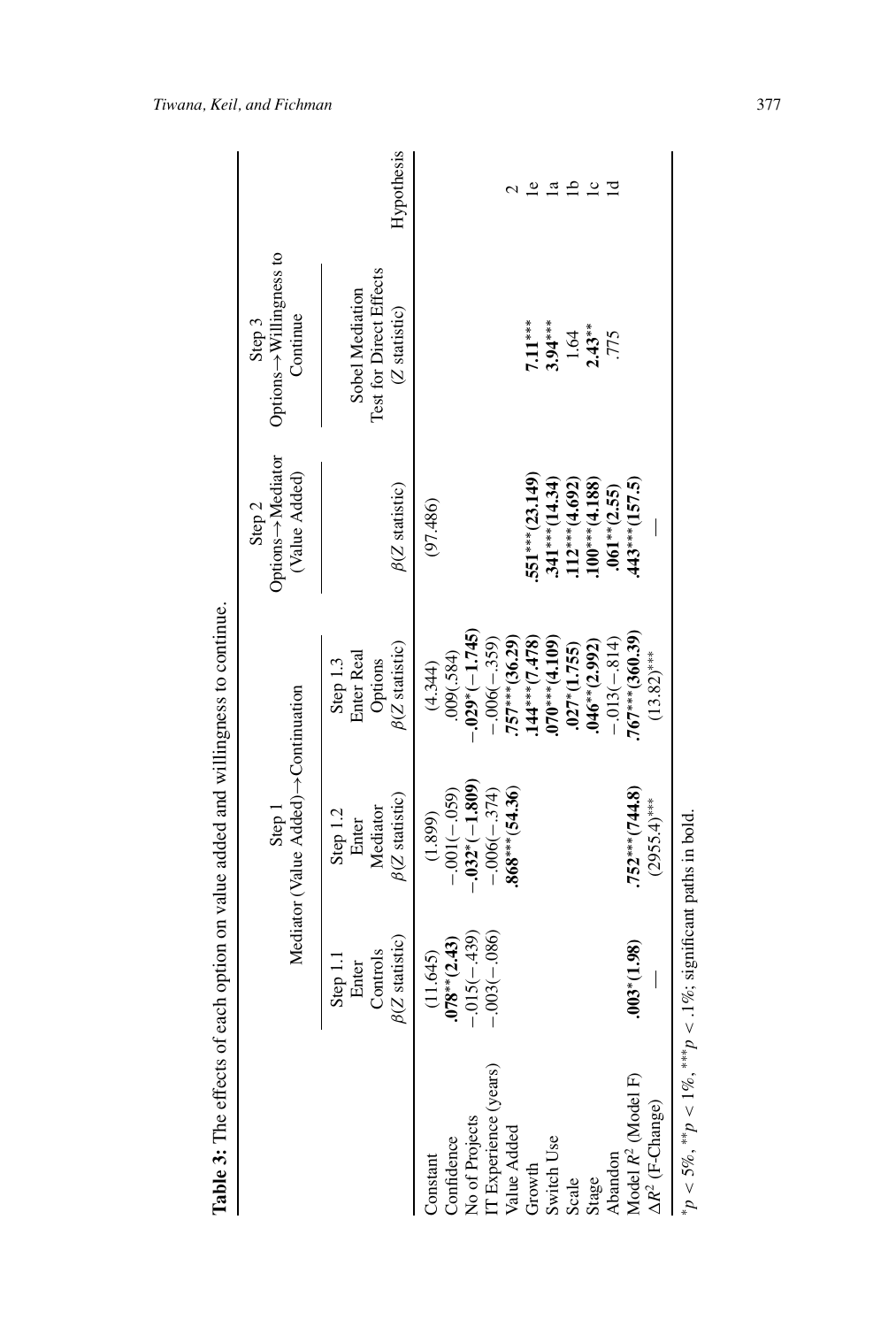*Z* statistics corresponding to each of the five types of embedded real options are shown in the Step 2 column of Table 3.

All five real options had statistically significant effects on perceived value (the mediator): growth option ( $\beta_{\text{grow}} = .551$ , *Z* statistic = 23.1, *p* < .001; Hypothesis 1e), switch use option  $(\beta_{switch} = .341, Z \text{ statistic} = 14.34, p < .001; \text{Hypothesis 1a})$ , scale option ( $\beta_{scale} = .112$ , *Z* statistic = 4.69,  $p < .001$ ; Hypothesis 1b), stage option  $(\beta_{\text{stage}} = .10, Z \text{ statistic} = 4.18, p < .001;$  Hypothesis 1c), abandon option ( $\beta_{\text{abandon}}$ )  $= .061$ , *Z* statistic  $= 2.55$ ,  $p < .01$ ; Hypothesis 1d). The wide range of weights (from .5 to .06) ascribed to various options provides some assurance that the respondents did not base their assessments on a simple count of the number of options present in each project scenario. The options explained 44.3% of the variance in perceived value. These results are consistent with our nomological network, which posits that the portfolio of real options embedded in a project increases perceived option value, which, in turn, increases willingness to recommit. The next step was to assess the mediating effect of perceived value on the relationships between the five embedded options and willingness to recommit. We followed the Sobel mediation testing procedure outlined by Baron and Kenny (1986), as described earlier in this section. The Sobel mediation test statistics (step 3) for the statistical significance of the direct effects of the options on willingness to recommit were significant for growth, switch, and stage options. This suggests that perceived value partially mediates the effects of three of the five embedded options (growth, switch, and stage options) and fully mediates the effects of scale and abandon options. However, the addition of the direct effects to the model explained a trivial 1.5% additional variance in willingness to recommit and the magnitude of the path coefficients of the direct effects was very small. Thus, while these direct effects are significant from a statistical standpoint, they appear to be trivial from a theoretical standpoint because they contribute little additional explanatory power to the model. The implication of these results is that, although the presence of options in a project also directly increases managers' willingness to continue, most of their effect is due to the increase in managers' perception of value that is caused by such embedded options. Embedded real options, therefore, increased managers' perceived option value, which in turn increased their willingness to continue a project even though its NPV was zero. Thus, the presence of various forms of embedded real options in an unfinished project with zero NPV looking forward increases managers' willingness to continue the project, supporting Hypotheses 1a through 1e.

The magnitude of the  $\omega^2$  values for each option indicates its relative importance in shaping managerial perceptions of option value, which in turn increases their willingness to continue a project. The results indicate that, on average, the presence of a growth option is the most important predictor of continuation  $(\omega^2 = 30.4\%)$ . The second most important predictor is the presence of a switch use option ( $\omega^2 = 11.6\%$ ). The third most important predictor is the presence of a change scale option ( $\omega^2 = 1.2\%$ ). Stage ( $\omega^2 = 1.0\%$ ) and abandonment options  $(\omega^2 = .4\%)$  are next, in that order.

# *Hypothesis 2*

Hypothesis 2 predicted that strategic growth real options embedded in a troubled project weigh more heavily in managerial continuation decisions than operational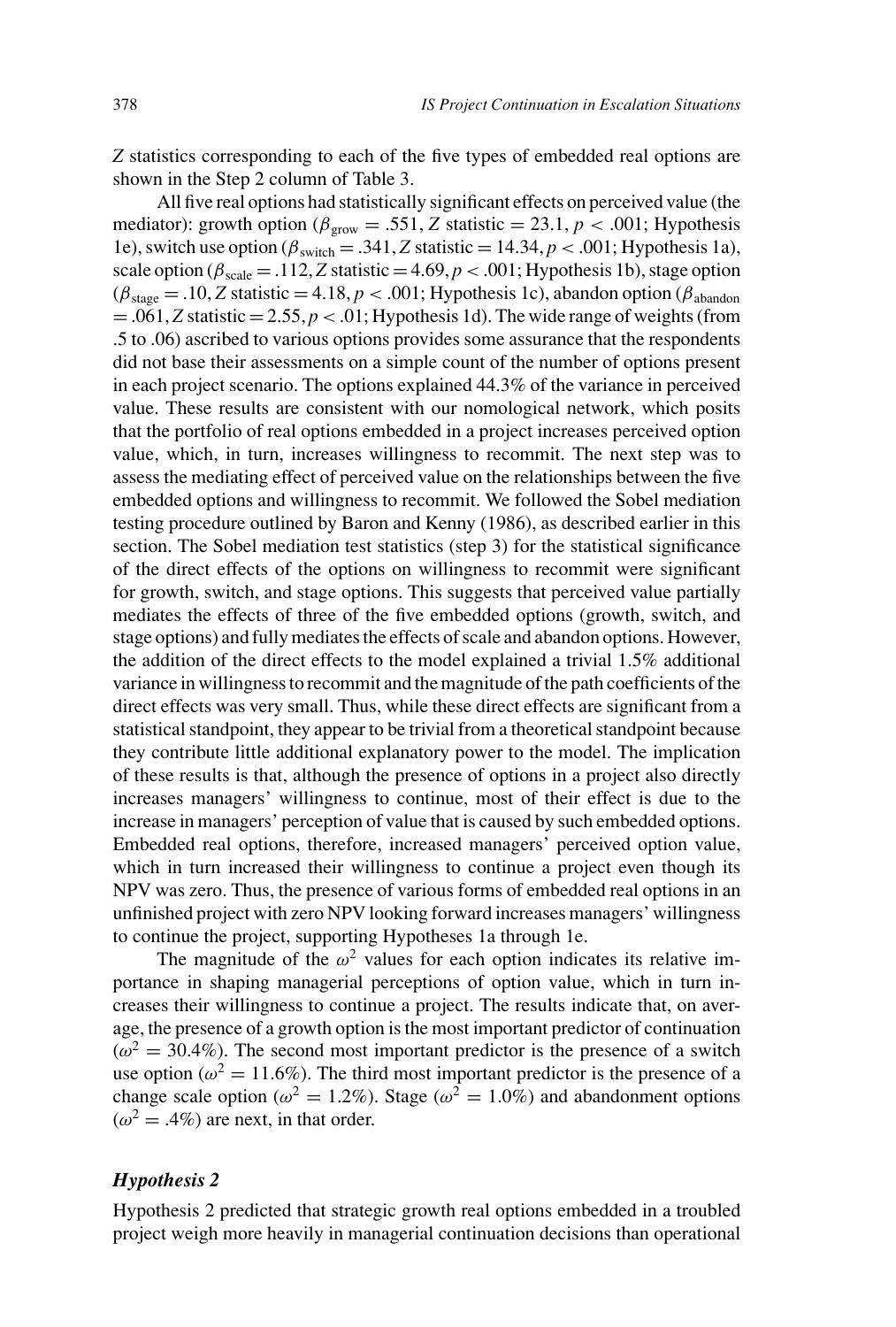| <b>Options Superattribute</b> | <b>Beta</b> | Z statistic | <i>p</i> value | $\omega^2$ |
|-------------------------------|-------------|-------------|----------------|------------|
| <b>Strategic Options</b>      | .551        | 22.231      | p < .001       | .303       |
| <b>Operational Options</b>    | .307        | 12.374      | p < .001       | .093       |

**Table 4:** Superattribute analysis for strategic versus operational real options.

real options. This hypothesis is amply supported by the observation that the  $\omega^2$ value for strategic growth is more than double the value of any other option. To further examine this hypothesis, we conducted superattribute analyses. *Superattributes* are attributes composed of multiple attributes in a conjoint design. Following the approach recommended by Hair et al. (1998), we created two superattributes by computing separate composite variable scores for the strategic growth (STRATEGIC<sub>superattribute</sub>) and operational (OPERATIONAL<sub>superattribute</sub>) real options at the project level. We repeated the analyses by regressing the two superattributes on perceived option value, the results of which are summarized in Table 4. A comparison of the  $\omega^2$  values associated with the strategic growth versus operational option superattributes suggests that embedded strategic options weigh more heavily than all operational options combined in shaping perceived option value of a troubled project with zero NPV, further strongly supporting Hypothesis 2.

# **DISCUSSION**

## **Real Options and Escalation Rationality**

A key finding of this study is that the presence of options increases managers' willingness to continue a troubled project. The central mediation role of perceived option value further suggests that managers recognize and implicitly value the embedded real options, and are, therefore, acting rationally in their decision-making process of whether to continue it. A large and statistically significant path coefficient of .757 ( $p < .001$ ) between perceived option value and managerial willingness to recommit as well as the large variance explained by it (76%) suggests strong support for our idea that embedded real options will engender *warranted* continuation in troubled projects.

Continuation of a project with zero NPV should be largely explained by the value of the real options that it carries. The relationship between the total value of options (computed as a weighted sum of the options in each project, with weights derived from the regression model) and managers' willingness to continue a troubled project is illustrated in Figure 3. The figure illustrates that managers are closer to the termination end of the scale and remain below the neutral point (i.e., 5) until the option bundle exceeds the standardized .5 level. The .5 level for perceived option value is equivalent to the value the average respondent placed on configurations with an average bundle of options present (two to three). Thus, managers appear to err on the side of being too conservative and risk averse when few real options are embedded. Our conjoint design included a conjoint profile in which there were no embedded options and the NPV was set to zero (profile 2 in Table 2). Other things being equal, subjects should be expected to be neutral toward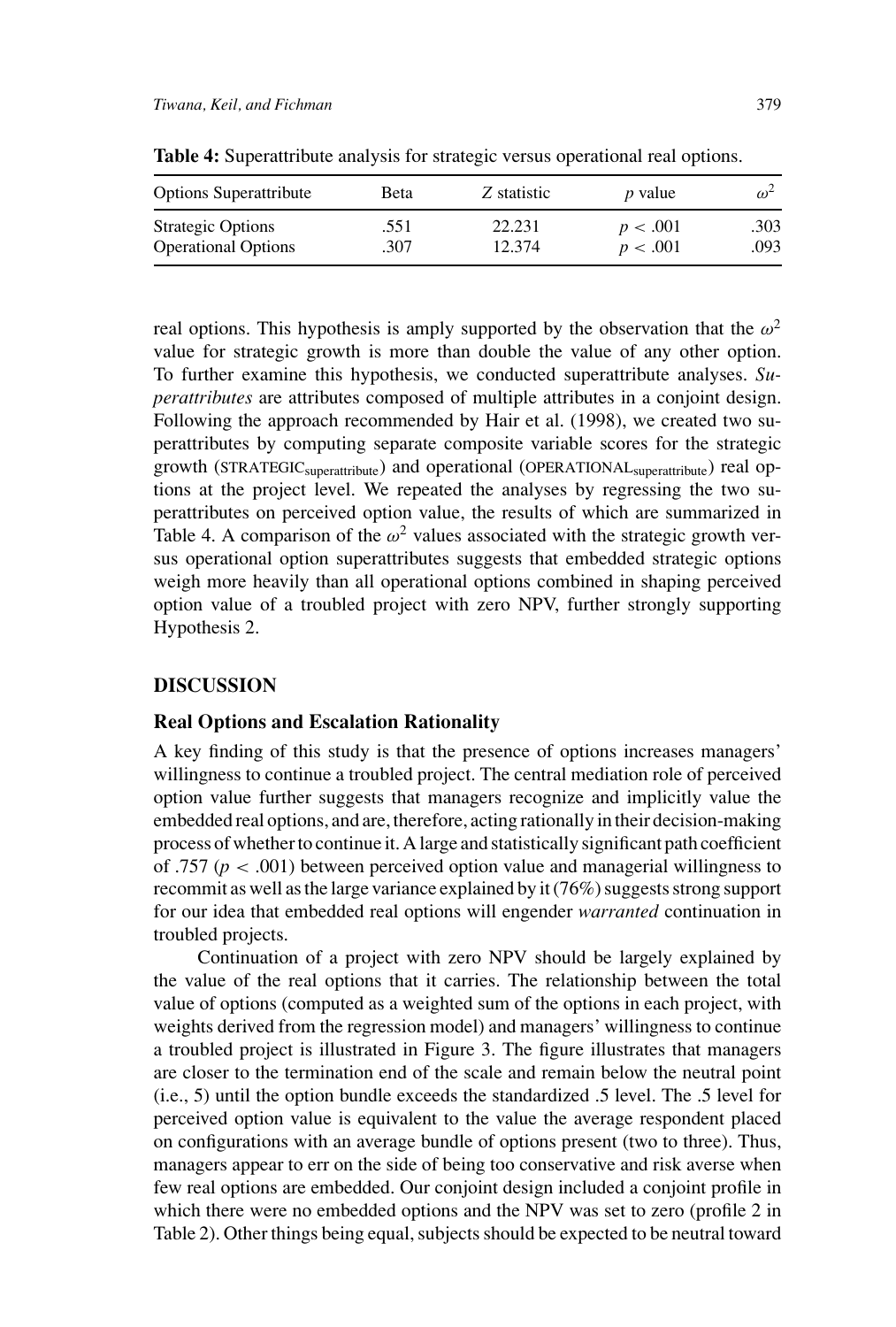

**Figure 3:** The relationship between willingness to continue and the total perceived option value.

continuing a zero NPV project with no embedded options. However, the mean willingness to continue score of 2.08 for this conjoint profile was well below the midpoint of 5, indicating neutrality. In terms of the frequency distribution, 84.3% of the respondents leaned against continuation of the project when no options were embedded. This suggests that there was considerable uncertainty in managers' minds when they assessed the project's future.

## **Relative Importance of Various Real Options**

A second important insight from the results is the relative importance that managers ascribe to each type of real option (beta weights in Table 3). Consistent with Hypothesis 2, managers ascribed more weight to strategic than to operational options. An embedded growth option had the highest ascribed importance in managers' perceptions of a project's option value. This result is consistent with both of the rationales presented earlier and with survey results reported by Busby and Pitts (1997). On one hand, it could be that managers ascribe more value to growth options because such options capture the complete value of one or more additional assets, rather than modifying the value of a single asset as with operational options. Or it could be that the framing explanation holds sway, that is, managers prefer options that decrease the probability of any loss over those that decrease the severity of potential losses should a loss occur.

Among the remaining options, managers ascribed the most value to the option to switch use. This option was much more highly valued than changing scale,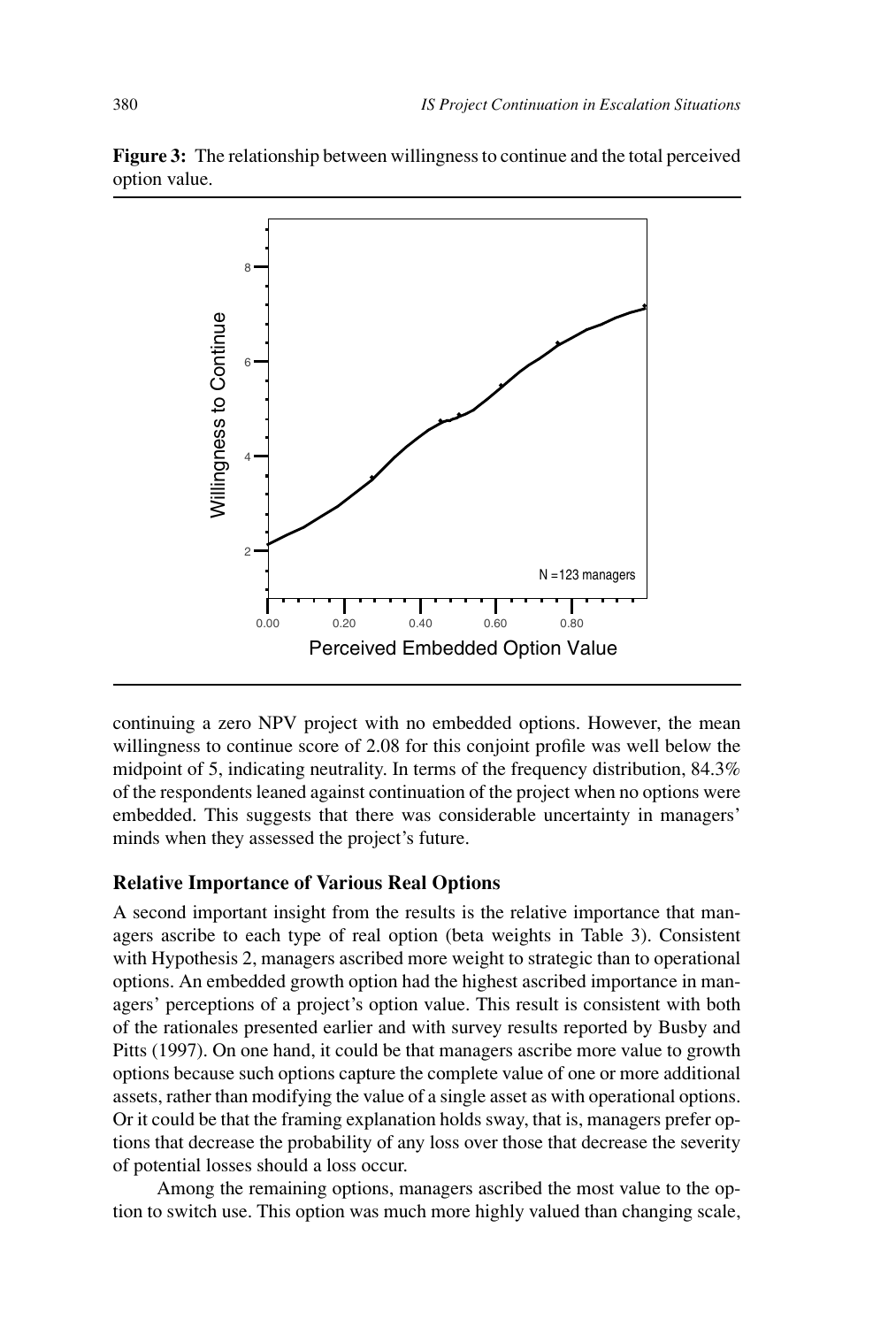staging investments, or abandonment. One possible explanation may be that some managers viewed the option to switch use as affecting payoffs similarly to a growth option, rather than as a tool to contain downside losses as with the other operating options. While the switch use option is traditionally conceived as an option that is exercised only when the original use has proved infeasible, software assets have two unique properties compared to other assets such as furnaces, manufacturing plants, or industrial machines in which real options analyses were originally conceptualized. The malleability of software suggests that it can be more easily modified than physical assets and, therefore, IT applications should be more easily repurposed compared to other kinds of assets. Moreover, due to the low cost of reproduction, a software-based system need not be discontinued from its original application before it can be repurposed. For example, a system originally developed for internal use can be sold to another firm even while the developing firm continues to use it. That is, due to their high malleability and low cost of duplication, software assets can be used simultaneously for their original purpose and for different purposes. These potential new purposes may be seen as a call option on separate but related assets. Viewed in this light, a switch use option can be interpreted as providing value in a way that is similar to growth options, which increases the chances of at least breaking even rather than decreasing the extent of the most severe losses.

Managers perceived the abandonment option as less valuable than the other options, which is consistent with prior survey results (Busby & Pitts, 1997). Because the abandonment option is likely to be exercised only on the least successful projects, the low value placed on this option is consistent with the framing argument presented earlier, where managers are less appreciative of options that only serve to curtail severe losses. Another possible explanation for the low value placed on abandonment is the difficulty of exercising this option in practice. Exercising this option is particularly disruptive and may cause morale and credibility problems among team members and other stakeholders, because they may have become personally invested in seeing the project completed. In contrast, exercising the growth and switch use options may even boost morale and evoke a sense of accomplishment among project stakeholders. Using similar logic, neither reducing the scale of a project nor staging investments is likely to be viewed as negatively as exercising the option to abandon. Changing scale implies that the project may still be implemented, though on a smaller scale than originally anticipated. The option to stage implies that it has been acknowledged all along that continued funding is contingent upon achieving interim milestones. In both cases, the degree of perceived failure may be less than that associated with the abandonment option.

To develop this line of reasoning further, it is possible that the signaling effects associated with exercising different options will lead managers to view some as being more valuable than others. Managers are likely to ascribe more weight to options that increase the opportunity to create a positive impression regarding project status. Abandonment is not likely to be exercised unless the manager believes that the project cannot be brought back on track, and even in these instances, the manager may be inclined to avoid abandonment in order to save face. In contrast, the option to switch use carries a positive connotation because it signals that the investment can be profitably salvaged by channeling the project in a new direction. This may explain why the option to switch use has the highest perceived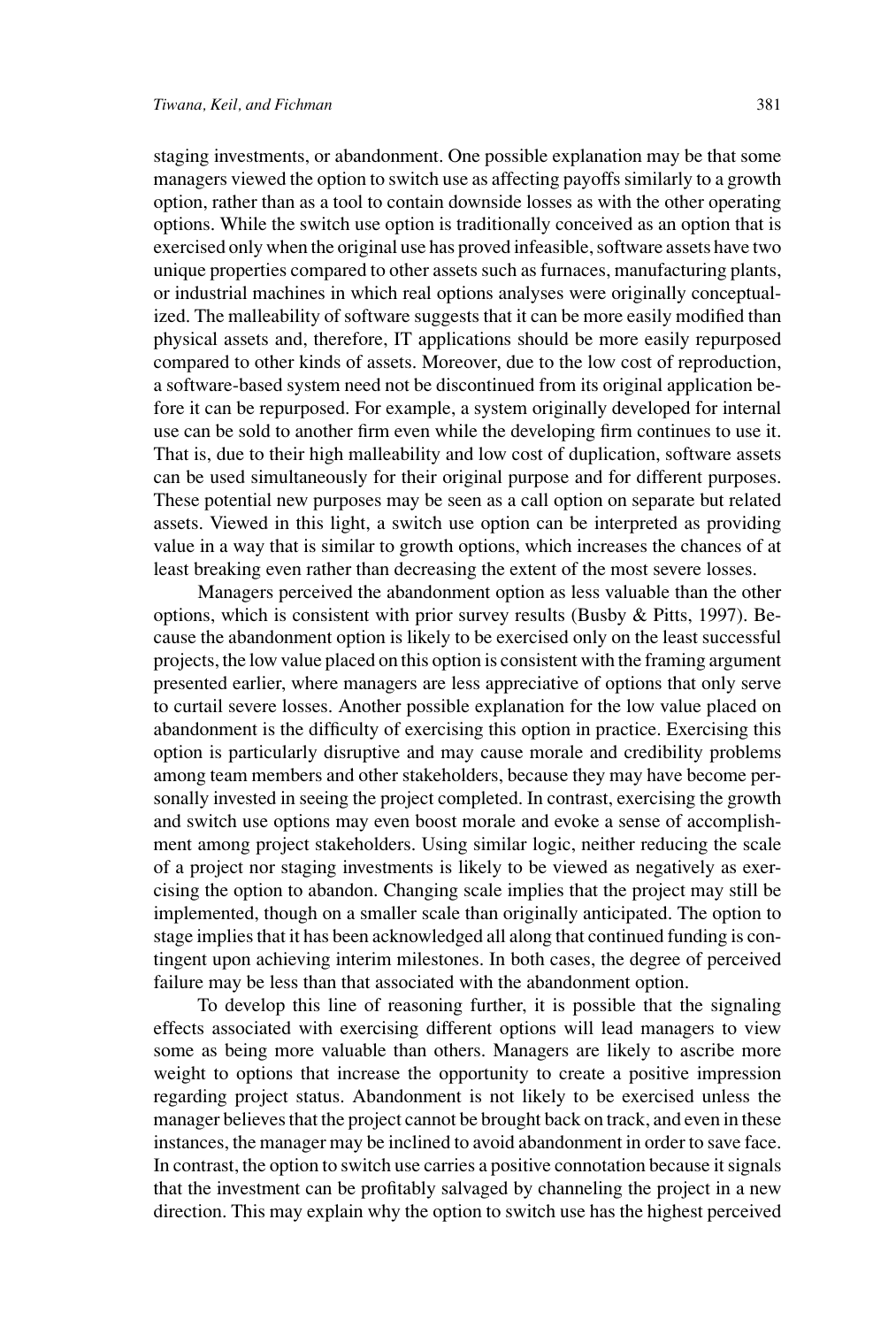value after the growth option. Exercising the option to change scale in response to a troubled project situation would signal that, although the project is troubled, the scope of the problem is still containable. Just higher than the abandonment option is the option to stage investments. Exercising this option signals that some, but not all, of the project can be salvaged and that managers had been taking a prudent approach to funding the project to that point. Overall, the pattern of results obtained suggests that managers' ascribe more value to options that allow for positive signaling upon exercise.

#### **Limitations**

Before proceeding to the implications of these results, six limitations of the study must be noted. First, caution should be observed in generalizing our findings beyond our homogenous sample of MIS managers because other project stakeholders may weigh options differently. Second, the five options were represented as either being present or absent in each project. Future studies should extend such coarse binary valuation to more granular continua.

Third, the conjoint design set the traditional NPV for all projects to zero and attributed perceptions of value added to the presence of embedded real options. However, there might be other intangible costs and benefits associated with the projects that were not accounted for. For example, our operationalization of the abandonment option captured managerial flexibility to terminate the project but did not specify whether the project had any salvage value. This was a deliberate simplification to avoid introducing a double-barreled option operationalization in the conjoint profiles.

Fourth, we operationalized a troubled project as one that was halfway completed but had expended its entire budget. Alternative means of signaling development-stage trouble, such as technical implementation hurdles, stakeholder disagreement, and poor functionality, should be explored in future work.

Fifth, concerns about common method bias arise in any study in which independent and dependent variables are captured from the same respondents in the same survey. However, we believe that common method bias is not a significant concern affecting our most important results. Common method bias is of greatest concern when hypothesis guessing or social desirability bias might be present. It seems unlikely either of these would be relevant in the relative value that respondents ascribed to the five real options. The respondents would have no reason to expect that some options should be valued more than others or that the researchers would be hoping for some particular pattern of results. A more likely concern is that they could guess that the presence of options should increase the value added, which might lead to some magnification of the variance explained for value added.

Finally, interaction effects among various options are possible, even likely. However, assessing interactions was outside the scope of this study. Instead, our primary objectives were to assess the main effects of the five options and how managers make trade-offs in evaluating these main effects/option types. While one could argue that in the ideal case each conjoint attribute would be mutually exclusive, there is a large body of precedent-setting work in marketing, MIS, and strategy where the conjoint design has been used to similarly assess the main effects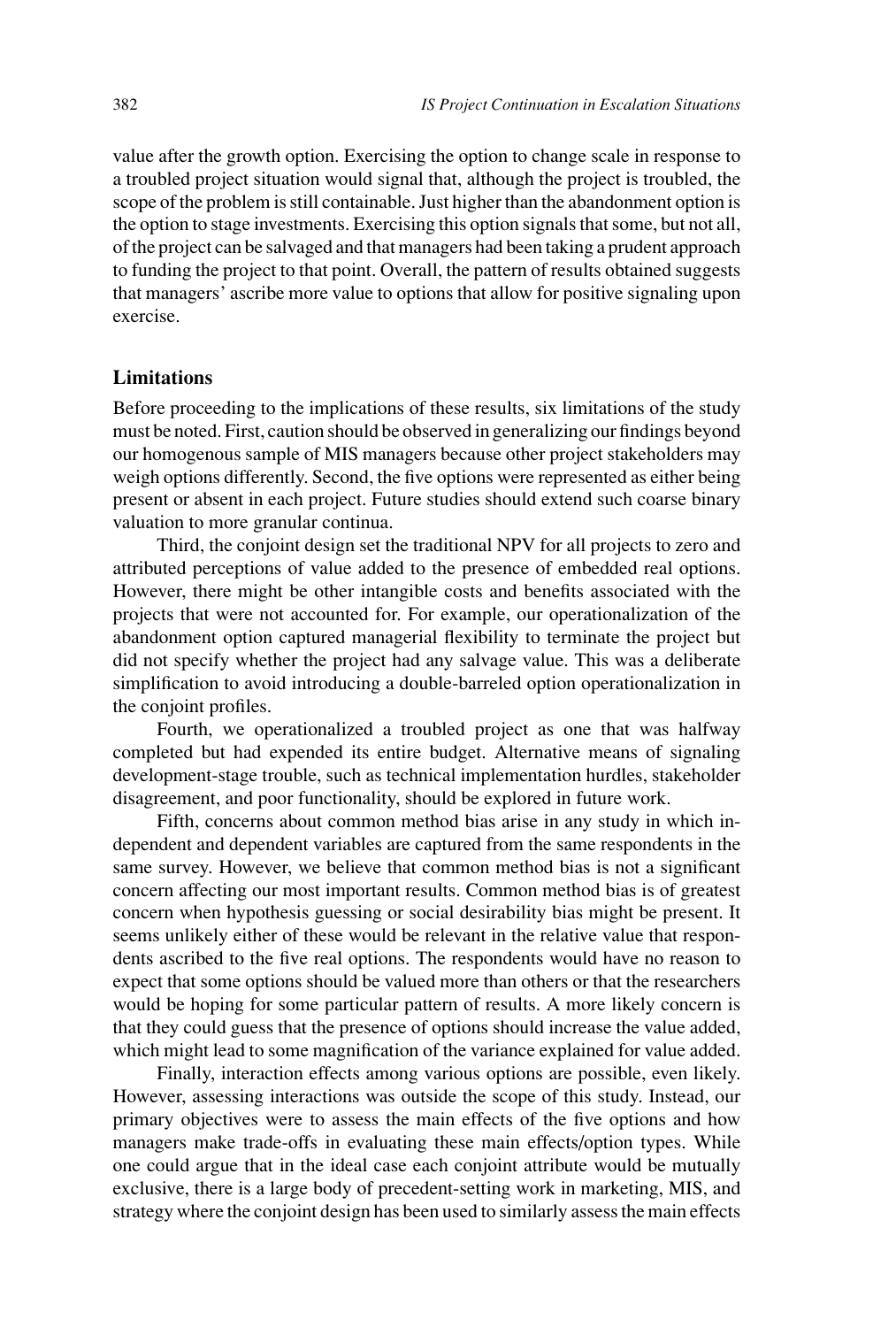of the predictors. Even where there are interactions among attributes, the conjoint approach has proven to be a robust technique in studies with a similar objective of assessing the strengths and relative importance of the main effects (e.g., Shepperd, 1999; Tyler & Steensma, 1995; Bharadwaj & Tiwana, 2005). As a practical matter, the interactions among different option types are not likely to be large in relation to their main effects. Furthermore, one would need additional contextual information beyond that included in the profiles to infer if any particular interactions effects were present.

# **IMPLICATIONS AND DIRECTIONS FOR FUTURE RESEARCH**

The primary contribution of this study is the solid empirical evidence it provides that the presence of real options influences decision makers to rationally exhibit continuation tendencies. The key implication of the study is that instances of continuation that may seem to be irrational escalation based on traditional methods of evaluating projects may in fact be quite rational when the value of options is considered. These results have important implications for both research and practice.

## **Implications for Research**

The key finding of the study—that project continuation in escalation situations is not necessarily the result of flawed or irrational managerial decision making sheds new light on the phenomenon of escalation. Using real options theory, we demonstrate that the presence of one or more real options in a troubled project with zero NPV can increase its perceived value and in turn engender managerial willingness to recommit.

The application of real options theory provides a mechanism for distinguishing warranted continuation from unwarranted escalation, which is something that traditional escalation theories do not address. Traditional theories provide no explanation for situations in which escalation behavior is economically prudent. While we do not mean to suggest that all cases of continuation in escalation situations are warranted, we do believe that real options theory offers a new theoretical perspective on this issue.

The theory of real options should be regarded as complementing, rather than replacing, previous theories that have been offered to explain escalation behavior. In the case of warranted continuation, options theory provides a rational, economic reason why continuation is a sensible course of action. In the case of unwarranted escalation, though, real options theory offers no explanation for this behavior, and we must invoke one or more of the traditional theories to explain the phenomenon.

In addition, the results of the study provide original insights into the relative value that managers ascribe to different types of real options that can be embedded in a project. Notably, managers appear to assign greater weight to strategic options that provide future growth opportunities than operational options that provide the flexibility to contain losses.

#### **Implications for Practice**

While our research shows that managers are quite open to placing a value on real options when they are made salient in an experimental setting, this will be of little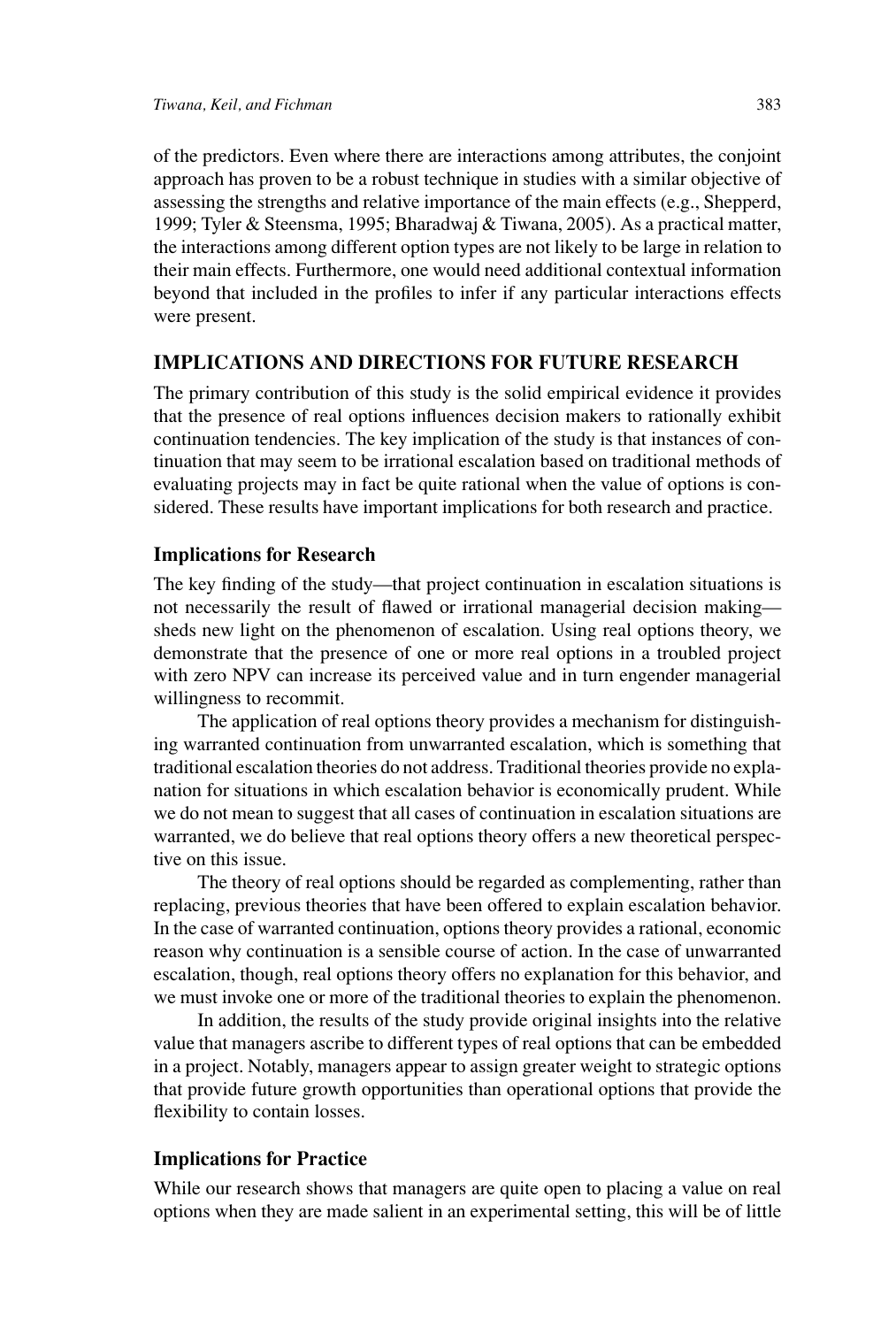practical consequence unless mechanisms are put in place to make real options salient in practice—and then used appropriately. These mechanisms include augmenting project planning to include an active search for opportunities to embed real options, employing techniques that realistically value real options, implementing project management practices to continuously track the evolving value of options, and committing to actually exercising options when appropriate.

Second, our results suggest that managers may have systematic biases to overcome in correctly valuing different types of real options. In particular, managers may be prone to undervalue real options that tend to be exercisable in just the most unfavorable circumstances, such as the abandonment and staging options. These biases may arise from a manager's own misperception of the value-generating potential of such options or from recognition of organizational constraints on the exercise of such options. The latter may be viewed as an example of what McGrath (1999) labels the antifailure bias in organizations, wherein project termination is interpreted as a sign of failure rather than as a natural gamble in initiating uncertain projects.

Overcoming perceptual biases can be accomplished by developing a more thorough understanding of when and how abandon and stage options add value. To overcome organizational biases, managers must take steps to change the elements of organizational culture and procedures that reinforce the antifailure bias (Fichman et al., 2005). This includes countering the tendency to label any project that is not brought to completion, and the people associated with such projects, as failures. Projects for which abandon and stage options have been explicitly recognized and valued from the start can be portrayed—and rightfully so—as "appropriate terminations," rather than as failures. Nevertheless, there will be organizations in which the antifailure bias is so strongly embedded that changing this culture is not a realistic aspiration for IT managers. In such cases, our results suggest that managers might give relatively more attention to creating and valuing options that are more easily exercised, such as switch use and growth options.

#### **Directions for Future Research**

Future research using a real options perspective can extend our understanding of project continuation in escalation situations, and there are four avenues that may be fruitful.

First, future work should examine how different sources of uncertainty differentially influence the relative importance of various options. A useful dichotomy is to contrast endogenous (project-related) and exogenous (market and environmental) sources of uncertainty. Of most interest are endogenous uncertainties, because they are often project-specific and are not replicable, as they are in the case of financial options. Two key types of endogenous uncertainty in software projects arise from requirements risk (inability to meet requirements) and technical risk (inability to implement the desired system). This area is also ripe for laboratory studies in which uncertainty levels can be manipulated and the option values can be made explicit.

Second, a longitudinal study that tracks options throughout the project life cycle in a real-world setting can provide insights into how the values of dif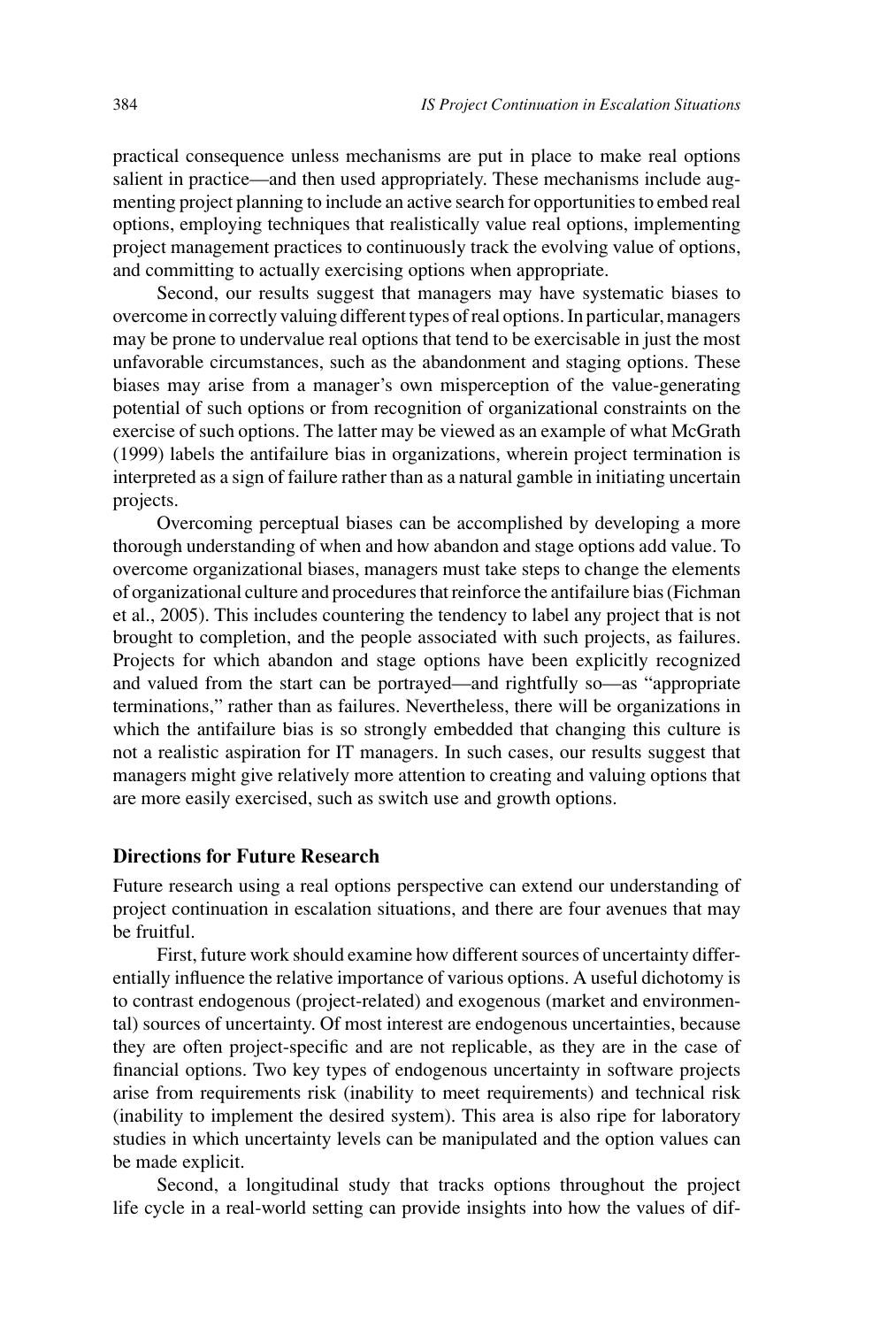ferent real options rise or fall as a project progresses through various stages. To accurately assess their values, each embedded real option must be analyzed several times over the course of a project (Bowman & Moskowitz, 2001). The interactions between project duration and option values should also be empirically assessed because longer projects imply a longer option expiration period.

Third, in terms of technology projects, different types of projects might carry differential option value. For example, it is possible that growth-oriented options might be more valuable in radical innovation-seeking projects as opposed to incremental improvement projects. In contrast, such options might carry lower value in one-off application projects than in infrastructural or technology-positioning projects involving emerging technologies (Fichman, 2004).

Fourth, different project stakeholders might value each type of option differently. Future research should directly examine these differences. Without the facility to reconcile divergent, subjective stakeholder viewpoints, firms might miss the opportunity to invest in creating options whose value is less obvious to a relatively homogenous group of IT executives.

#### **CONCLUSIONS**

This study makes two important theoretical contributions to the literature on escalation and project management. The first contribution lies in theoretically and empirically linking real options to project continuation in escalation situations. We showed that situations that appear to be irrational escalation from the traditional NPV perspective might be completely rational when viewed through a real options lens. To our knowledge, this is the first study to empirically test the predictions of real options theory in an escalation context. The second contribution of the article is that of assessing the relative importance that managers ascribe to each type of real option. We showed that managers ascribe more value to strategic real options than to operational ones. While this study represents an important first step in demonstrating how real options can affect managerial decision making in escalation situations, we believe that it offers a complement rather than a substitute to the rich body of work on this complex phenomenon.[Received: September 2005. Accepted: June 2006.]

## **REFERENCES**

- Anderson, N. (1981). *Foundations of information integration theory*. New York: Academic Press.
- Baron, R., & Kenny, D. (1986). The moderator-mediator variable distinction in social psychological research: Conceptual, strategic, and statistical considerations. *Journal of Personality and Social Psychology*, *51*(6), 1173–1182.
- Benaroch, M. (2002). Managing information technology risk: A real options perspective. *Journal of Management Information Systems*, *19*(2), 43–84.
- Benaroch, M., & Kauffman, R. J. (1999). A case for using real options pricing analysis to evaluate information technology project investments. *Information Systems Research*, *10*(1), 70–86.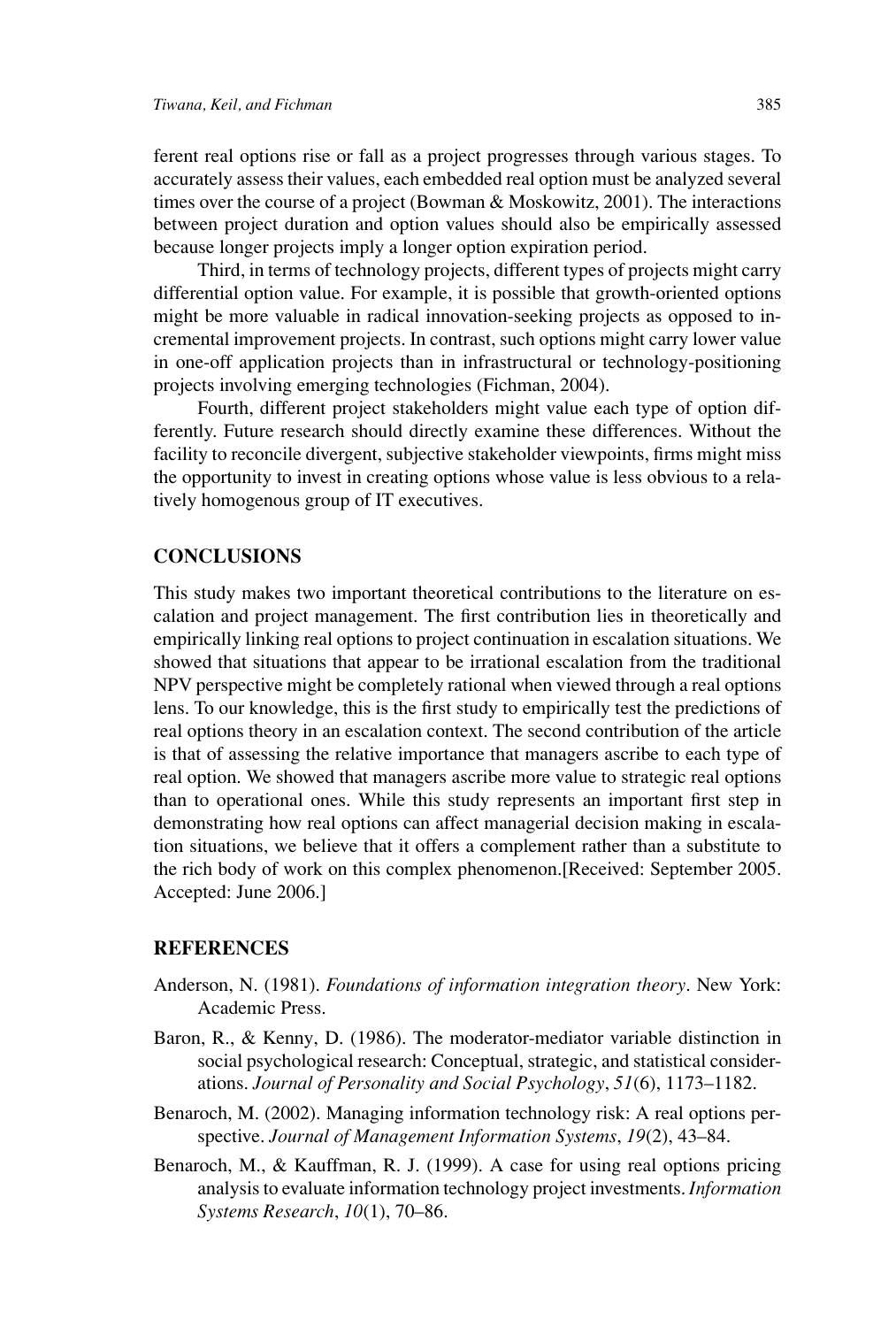- Bharadwaj, A., Bharadwaj, S., & Konsynski, B. (1999). Information technology effects on firm performance as measured by Tobin's q. *Management Science*, *45*(6), 1008–1024.
- Bharadwaj, A., & Tiwana, A. (2005). Managerial assessments of e-business investment opportunities: A field study. *IEEE Transactions on Engineering Management*, *52*(4), 449–460.
- Boehm, B. W. (1981). *Software engineering economics: Advances in computing science and technology*. Upper Saddle River, NJ: Prentice Hall.
- Bowen, M. G. (1987). The escalation phenomenon reconsidered: Decision dilemmas or decision errors? *Academy of Management Review*, *12*(1), 52–66.
- Bowman, E., & Moskowitz, G. (2001). Real options analysis and strategic decision making. *Organizational Science*, *12*(6), 772–777.
- Brockner, J. (1992). The escalation of commitment to a failing course of action: Toward theoretical progress. *Academy of Management Review*, *17*(1), 39–61.
- Brockner, J., Houser, R., Birnbaum, G., Lloyd, K., Deitcher, J., Nathanson, S., & Rubin, J. Z. (1986). Escalation of commitment to an ineffective course of action: The effect of feedback having negative implications for self-identity. *Administrative Science Quarterly*, *31*(2), 109–126.
- Busby, J., & Pitts, C. (1997). Real options in practice: An exploratory survey of how finance officers deal with flexibility in capital appraisal. *Management Accounting Research*, *8*(2), 169–187.
- Copeland, T., & Tufano, P. (2004). A real-world way to manage real options. *Harvard Business Review*, *82*(3), 90–99.
- Dos Santos, B. (1991). Justifying investments in new information technologies. *Journal of Management Information Systems*, *7*(4), 71–89.
- Drummond, H. (1996). *Escalation in decision-making: The tragedy of Taurus*. Oxford, UK: Oxford University Press.
- Dun & Bradstreet. (2002). Dun & Bradstreet million dollar database, accessed February 19, 2002, available at http://www.dnbmdd.com/mddi/.
- Fichman, R. (2004). Real options and IT platform adoption: Implications for theory and practice. *Information Systems Research*, *15*(2), 132–154.
- Fichman, R., Keil, M., & Tiwana, A. (2005). Beyond valuation: Real options thinking in IT project management.*California Management Review*, *47*(2), 74–96.
- Fichman, R. G., & Kemerer, C. (1997). The assimilation of software process innovations: An organizational learning perspective. *Management Science*, *43*(10), 1345–1363.
- Fink, R. (2001). Reality check for real options. *CFO Magazine*, *17*(9), 85–86.
- Graham, M., & Cable, D. M. (2001). Consideration of the incomplete block design for policy capturing research. *Organizational Research Methods*, *4*(1), 25– 45.
- Green, P. E., Helsen, K., & Shandler, B. (1988). Conjoint internal validity under alternative profile presentations. *Journal of Consumer Research*, *15*(3), 392– 397.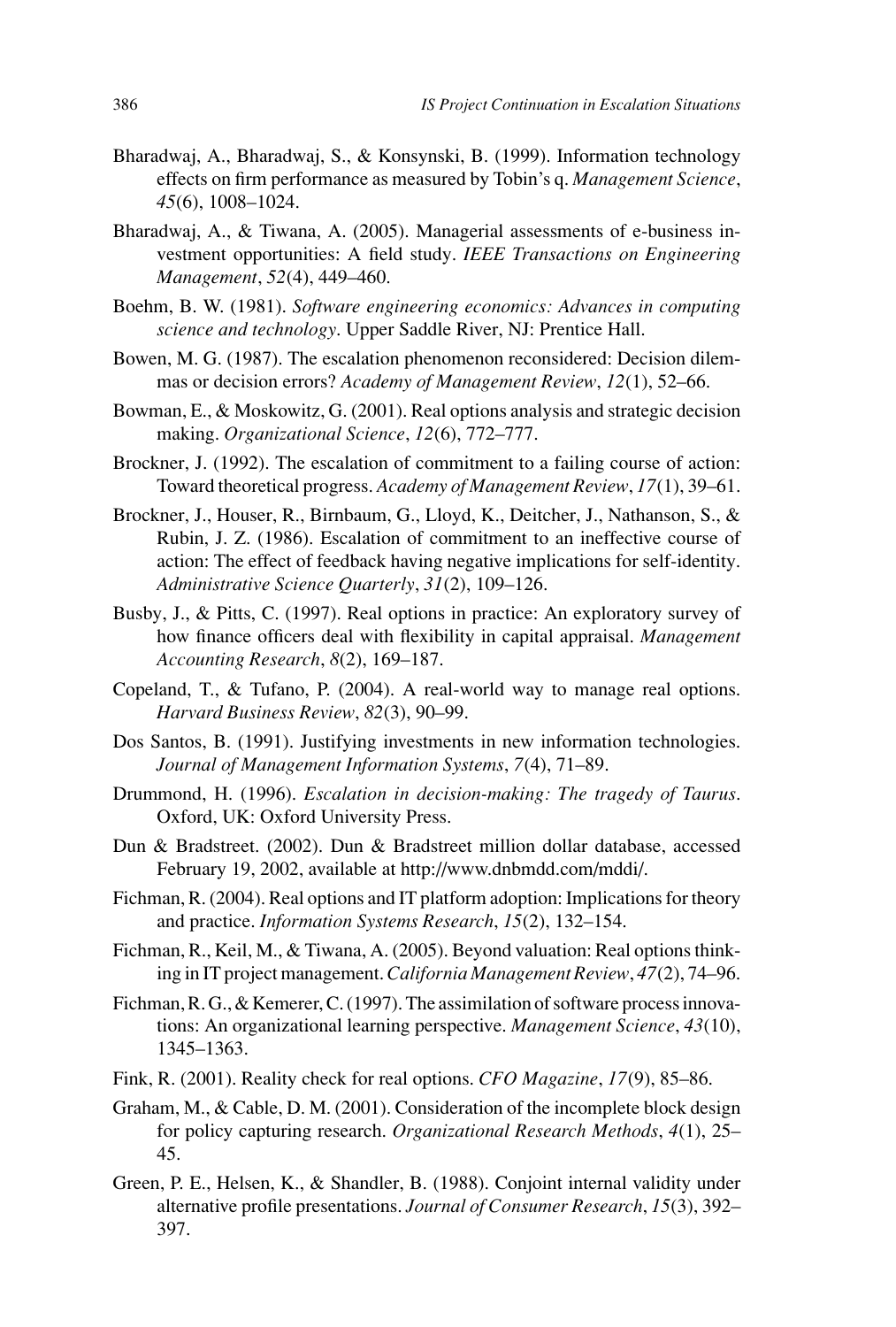- Hair, J. F., Jr., Anderson, R. E., Tatham, R. L., & Black, W. C. (1995). *Multivariate data analysis* (*4th ed.*). Englewood Cliffs, NJ: Prentice Hall.
- Hair, J. F., Jr., Anderson, R. E., Tatham, R. L., & Black, W. C. (1998). *Multivariate data analysis with readings* (*5th ed.*). Englewood Cliffs, NJ: Prentice Hall.
- Harrison, P. D., & Harrell, A. (1993). Impact of "adverse selection" on managers' project evaluation decisions. *Academy of Management Journal*, *36*(3), 635– 643.
- Hays, W. (1973). *Statistics*. New York: Holt, Rinehart, and Winston.
- Howell, S.D., & Jagle, A. J. (1997). Laboratory evidence on how managers intuitively value real growth options. *Journal of Business Finance and Accounting*, *24*(7/8), 915–935.
- Hubbard, G. R. (1994). Investment under uncertainty: Keeping one's options open. *Journal of Economic Literature*, *32*(4), 1816–1831.
- Kahneman, D., & Tversky, A. (1979). Prospect theory: An analysis of decisions under risk. *Econometrica*, *47*(2), 263–291.
- Kahneman, D., & Tversky, A. (1984). Choices, values, and frames. *American Psychologist*, *39*(4), 341–350.
- Keil, M. (1995). Escalation of commitment in information systems development: A comparison of three theories. *Academy of Management Best Papers Proceedings*. Vancouver, British Columbia, Canada, 348–352.
- Keil, M., & Flatto, J. (1999). Information systems project escalation: A reinterpretation based on options theory. *Accounting, Management and Information Technologies*, *9*(2), 115–139.
- Keil, M., Mann, J., & Rai, A. (2000). Why software projects escalate: An empirical analysis and test of four theoretical models. *MIS Quarterly*, *24*(4), 631– 664.
- Keil, M., & Montealegre, R. (2000). Cutting your losses: Extricating your organization when a big project goes awry. *Sloan Management Review*, *41*(3), 55–68.
- Kogut, B., & Kulatilaka, N. (1994). Options thinking and platform investments: Investing in opportunities. *California Management Review*, *36*(2), 52–71.
- Kogut, B., & Kulatilaka, N. (2004). Response: Real options pricing and organizations: The contingent risks of extended theoretical domains. *Academy of Management Review*, *29*(1), 102–110.
- Kuhfeld, W., Tobias, R., & Garratt, M. (1994). Efficient experimental-design with marketing-research applications. *Journal of Marketing Research*, *31*(4), 545– 557.
- Louviere, J. (1988). *Analyzing decision making: Metric conjoint analysis*. Beverly Hills, CA: Sage.
- Louviere, J., & Batsell, R. (1991). Experimental analysis of choice. *Marketing Letters*, *2*(3), 199–214.
- Louviere, J., Hensher, D., & Swait, J. (2000). *Stated choice methods: Analysis and applications*. Cambridge, UK: Cambridge University Press.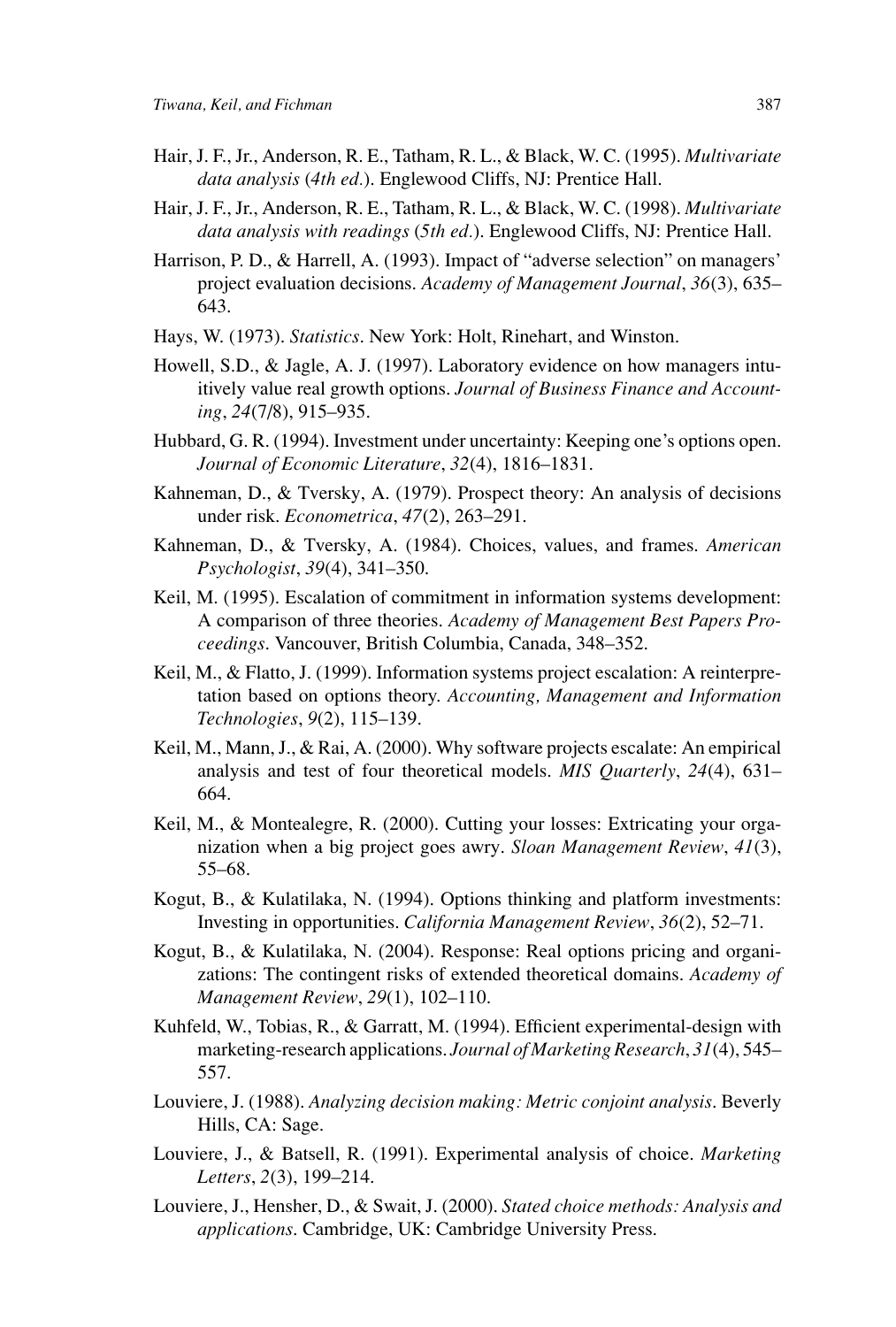- Majd, S., & Pindyck, R. (1987). Time to build, option value, and investment value. *Journal of Financial Economics*, *18*(1), 7–27.
- McGrath, R. (1999). Failing forward: Real options reasoning and entreprenurial failure. *Academy of Management Review*, *24*(1), 13–30.
- McGrath, R. G., Ferrier, W. J., & Mendelow, A. L. (2004). Real options as engines of choice and heterogeneity. *Academy of Management Review*, *29*(1), 86– 101.
- Molin, E., Oppewal, H., & Timmermans, H. (2000). A comparison of full profile and hierarchical information integration conjoint methods to modeling group preferences. *Marketing Letters*, *11*(2), 165–175.
- Moore, W. (1980). Levels of aggregation in conjoint analysis: An empirical comparison. *Journal of Marketing Research*, *17*(4), 516–523.
- Moore, W., Gray-Lee, J., & Louviere, J. (1998). A cross-validity comparison of conjoint analysis and choice models at different levels of aggregation. *Marketing Letters*, *9*(2), 195–207.
- Myers, S., & Majd, S. (1990). Abandonment value and project life. *Advances in Futures and Options Research*, *4*(1), 1–21.
- Panayi, S., & Trigeorgis, L. (1998). Multi-stage real options: The cases of information technology infrastructure and international bank expansion. *Quarterly Review of Economics and Finance*, *38*(3), 675–692.
- Pindyck, R. (1988). Irreversible investment, capacity choice, and the value of the firm. *American Economic Review*, *78*(5), 969–985.
- Priem, R. (1992). An application of metric conjoint analysis for the evaluation of top managers' individual strategic decision making processes. *Strategic Management Journal*, *13*(2), 143–151.
- Ropponen, J., & Lyytinen, K. (2000). Components of software development risk: How to address them? A project manager survey. *IEEE Transactions on Software Engineering*, *26*(2), 98–111.
- Shepherd, D. A. (1999). Venture capitalists' assessment of new venture survival. *Management Science*, *45*(5), 621–630.
- Staw, B. M. (1981). The escalation of commitment to a course of action. *Academy of Management Review*, *6*(4), 577–587.
- Staw, B. M., & Fox, F. V. (1977). Escalation: The determinants of commitment to a chosen course of action. *Human Relations*, *30*(5), 431–450.
- Staw, B. M., & Ross, J. (1987a). Behavior in escalation situations: Antecedents, prototypes, and solutions. In B. M. Staw & L. L. Cummings (Eds.), *Research in organizational behavior.* Greenwich, CT: JAI Press Inc., 39– 78.
- Staw, B. M., & Ross, J. (1987b). Knowing when to pull the plug. *Harvard Business Review*, *65*(2), 68–74.
- Staw, B. M., Sandelands, L. E., & Dutton, J. E. (1981). Threat-rigidity effects in organizational behavior: A multilevel analysis. *Administrative Science Quarterly*, *26*(4), 501–524.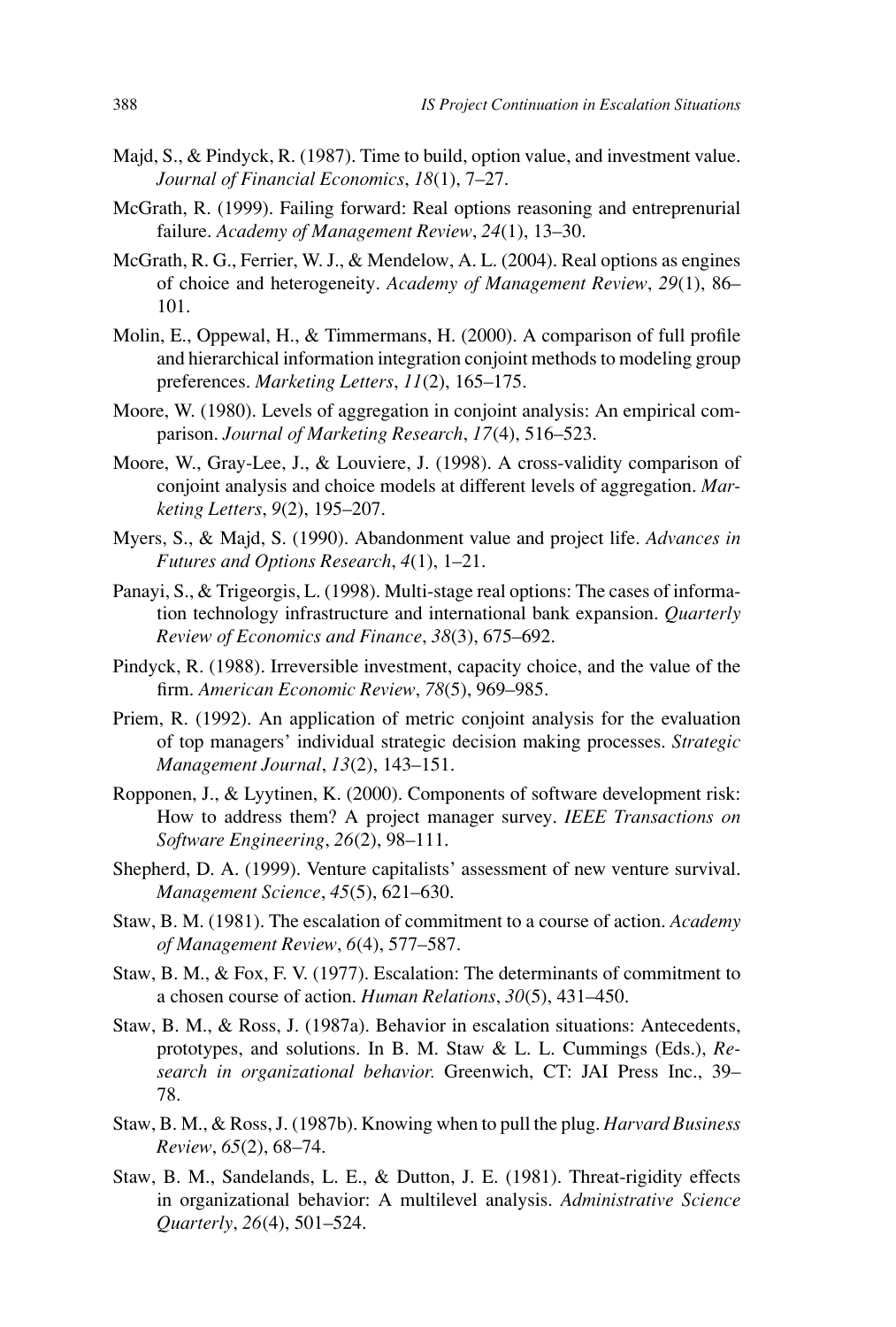- Sullivan, K., Chalasani, P., Jha, S., & Sazawal, V. (1999). Software design as an investment activity: A real options perspective. In L. Trigeorgis (Ed.), *Real options and business strategy: Applications to decision making*. London, UK: Risk Books.
- Taudes, A. (1998). Software growth options. *Journal of Management Information Systems*, *15*(1), 165–185.
- Taudes, A., Feurstein, M., & Mild, A. (2000). Options analysis of software platform decisions: A case study. *MIS Quarterly*, *24*(2), 227–243.
- Teach, E. (2003). Will real options take root? *CFO Magazine*, *19*(9), 73–75.
- Trigeorgis, L. (1993). The nature of option interactions and the valuation of investments with multiple real options. *Journal of Financial and Quantitative Analysis*, *28*(1), 1–20.
- Tyler, B., & Steensma, H. (1995). Evaluating technological collaborative opportunities: A cognitive modeling perspective. *Strategic Management Journal*, *16*(Special Issue), 43–70.
- Vancouver, J., & Morrison, E. (1995). Feedback inquiry: The effect of source attributions and individual differences. *Organizational Behavior and Human Decision Processes*, *62*(3), 276–285.
- Wallace, L., Keil, M., & Rai, A. (2004). How software project risk affects project performance: An investigation of the dimensions of risk and an exploratory model. *Decision Sciences*, *35*(2), 289–322.
- Zardkoohi, A. (2004). Do real options lead to escalation of commitment? *Academy of Management Review*, *29*(1), 111–119.

# **APPENDIX: SURVEY INSTRUMENT**

## **Instructions**

Assume that you have been asked to review your company's portfolio of 8 IT projects and to furnish a recommendation to continue or abandon them. Assume further that you personally were responsible for having approved or initiated all 8 projects. You will be presented with a series of 8 project scenarios (in the form of tables). As a decision maker involved in IT project assessment, please evaluate each scenario by answering the two questions that appear with the scenario. In the scenarios that follow:

- 1. Consider that all projects have spent 100% of their allocated budget but are only 50% complete.
- 2. Though considerable uncertainty exists, the estimated net present value (NPV) for each project from this point forward (i.e., ignoring expenditures that have already been made) is ZERO—that is, the expected returns from each project exactly equal the expected expenditures from this point forward, adjusting for the time value of money.
- 3. Project resources refers to personnel, hardware and software, and budget.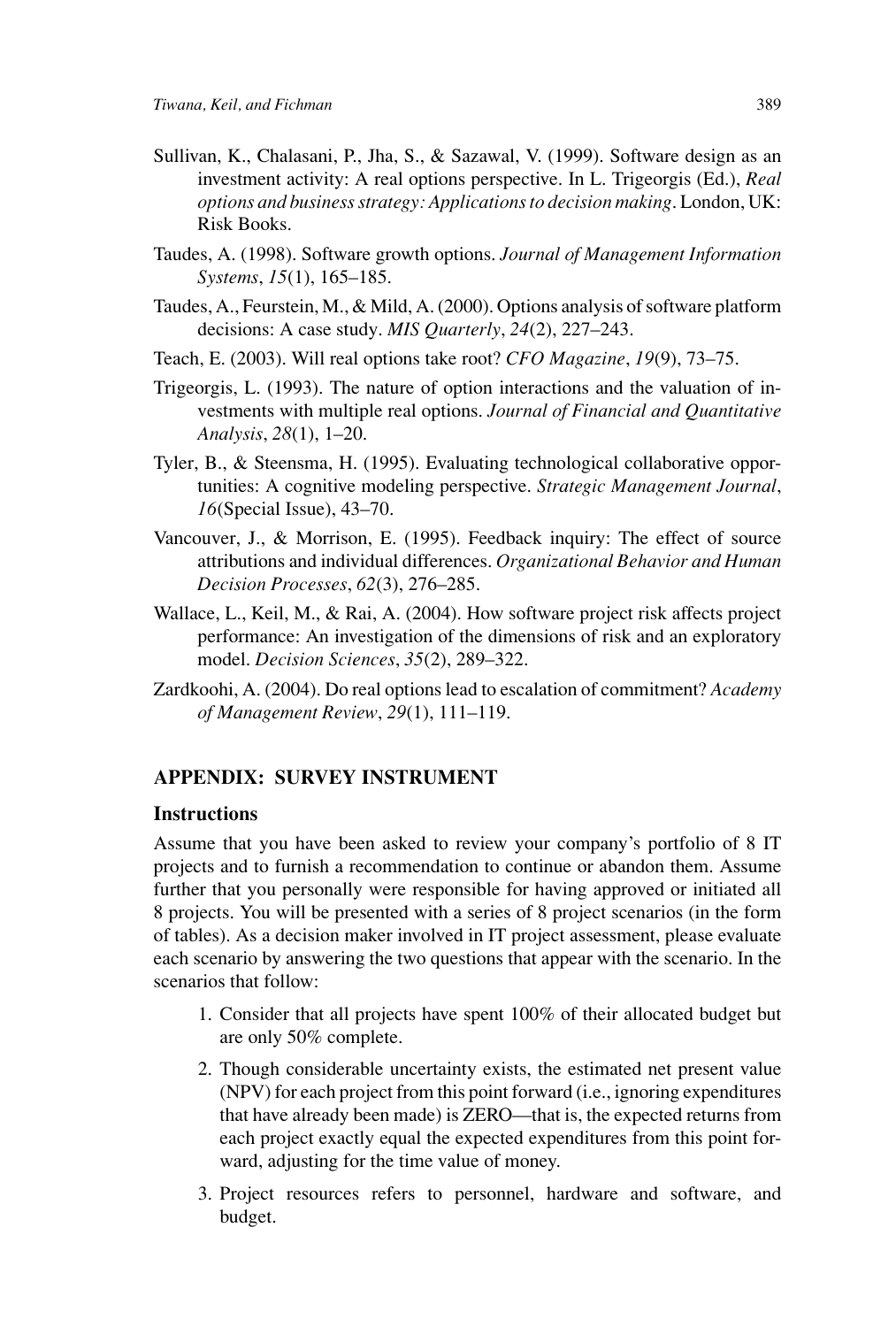| Option to         | Operationalization of Option in Conjoint Scenario                               | Presence   |
|-------------------|---------------------------------------------------------------------------------|------------|
| Stage investments | Investments in this project can be incrementally funded in<br>stages            | <b>Yes</b> |
| Change scale      | Project resources can be expanded or contracted                                 | No.        |
| Abandon           | This project can be abandoned prior to completion                               | No.        |
| Switch use        | This project can be put to another use                                          | <b>Yes</b> |
| Grow              | This project is a necessary foundation for developing<br>future IT capabilities | <b>Yes</b> |

#### **IT Project Profile #1 of 8**

Use the information provided in the table and your own experience and knowledge to answer the two questions below.

| I think this project will fail to |  |  |  |  | 1 2 3 4 5 6 7 8 9 I think this project will succeed |
|-----------------------------------|--|--|--|--|-----------------------------------------------------|
| add value to my firm              |  |  |  |  | in adding value to my firm                          |
| Lean toward terminating this.     |  |  |  |  | 1 2 3 4 5 6 7 8 9 Lean toward continuing this       |
| project                           |  |  |  |  | project                                             |

**Amrit Tiwana** is an assistant professor in Iowa State University's College of Business in Ames, Iowa. His PhD is from Georgia State University's Robinson College of Business. He was on the faculty of Emory University in Atlanta when this research was completed. His research focuses on the intersection between knowledge management and information systems development. His work has appeared in journals including *California Management Review, Journal of Management Information Systems*, *IEEE Transactions on Engineering Management, Communications of the ACM, IEEE Software, IEEE Internet Computing, Decision Support Systems, Information Systems Journal, Journal of Knowledge Management, Journal of the American Society for Information Science and Technology,* and others.

**Mark Keil** is the Board of Advisors Professor of Computer Information Systems at Georgia State University's Robinson College of Business. His research focuses on software project management, with particular emphasis on understanding and preventing software project escalation. His research is also aimed at providing better tools for assessing software project risk and removing barriers to software use. His work has been published in *MIS Quarterly, Sloan Management Review, Communications of the ACM, Journal of Management Information Systems, IEEE Transactions on Engineering Management, Decision Support Systems*, and other journals. He currently serves as an associate editor for *Decision Sciences* and is also on the editorial boards of *IEEE Transactions on Engineering Management* and *Journal of Management Information Systems*. He earned his bachelor's degree from Princeton University, his master's degree from MIT's Sloan School of Management, and his doctorate in management information systems from the Harvard Business School.